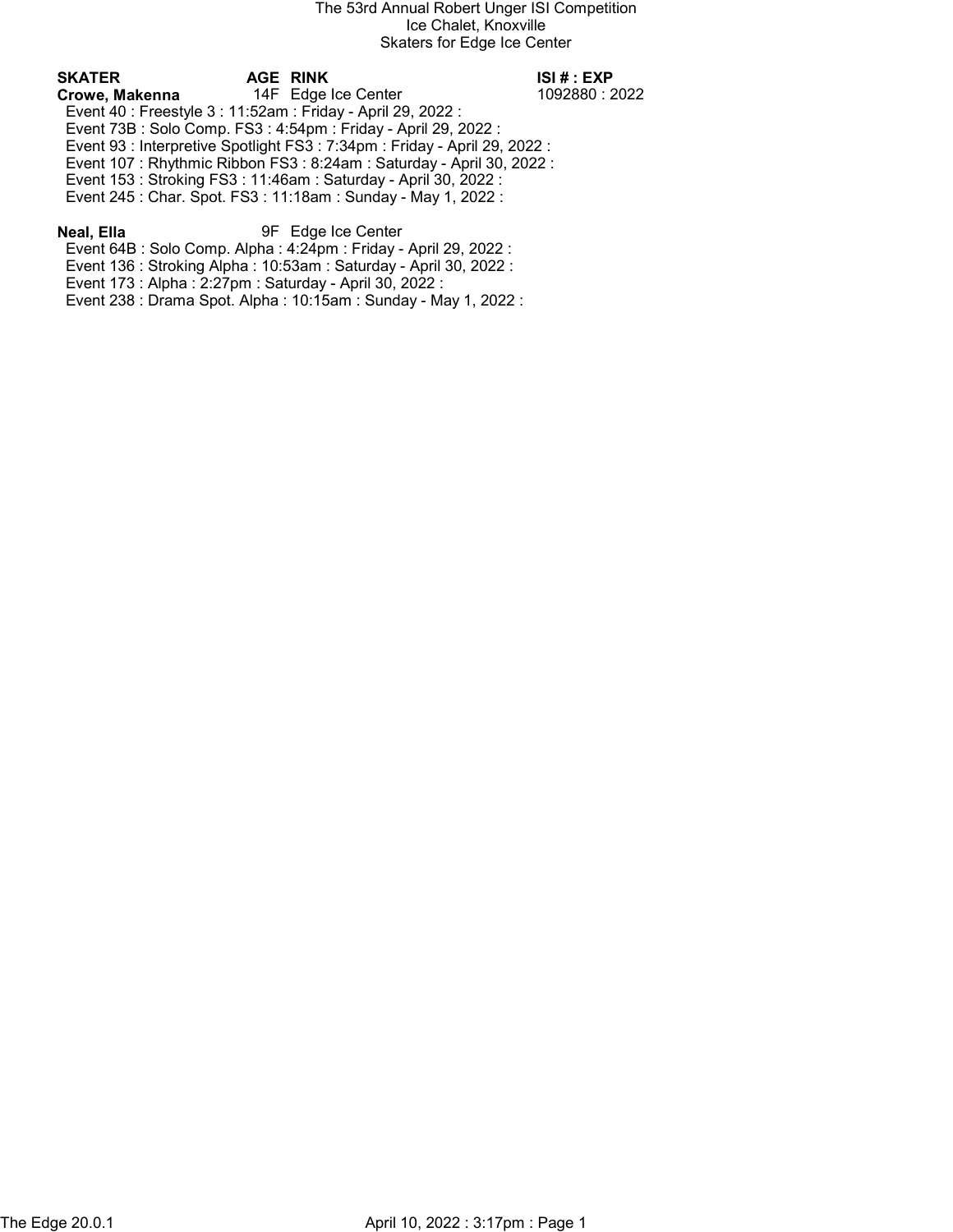The 53rd Annual Robert Unger ISI Competition Ice Chalet, Knoxville Skaters for Frank Southern Bloomington FSC

| SKATER             | AGE RINK                                                             | ISI # : EXP |
|--------------------|----------------------------------------------------------------------|-------------|
| Swanson. Christina | 65F Frank Southern Bloomington FSC 1049572 : 2022                    |             |
|                    | Event 7 : Dance Solo 1: Chasses : 8:25am : Friday - April 29, 2022 : |             |
|                    | Event 238 : Drama Spot. Alpha : 10:15am : Sunday - May 1, 2022 :     |             |
|                    | Event 255 : Theme Spot. Alpha : 11:45am : Sunday - May 1, 2022 :     |             |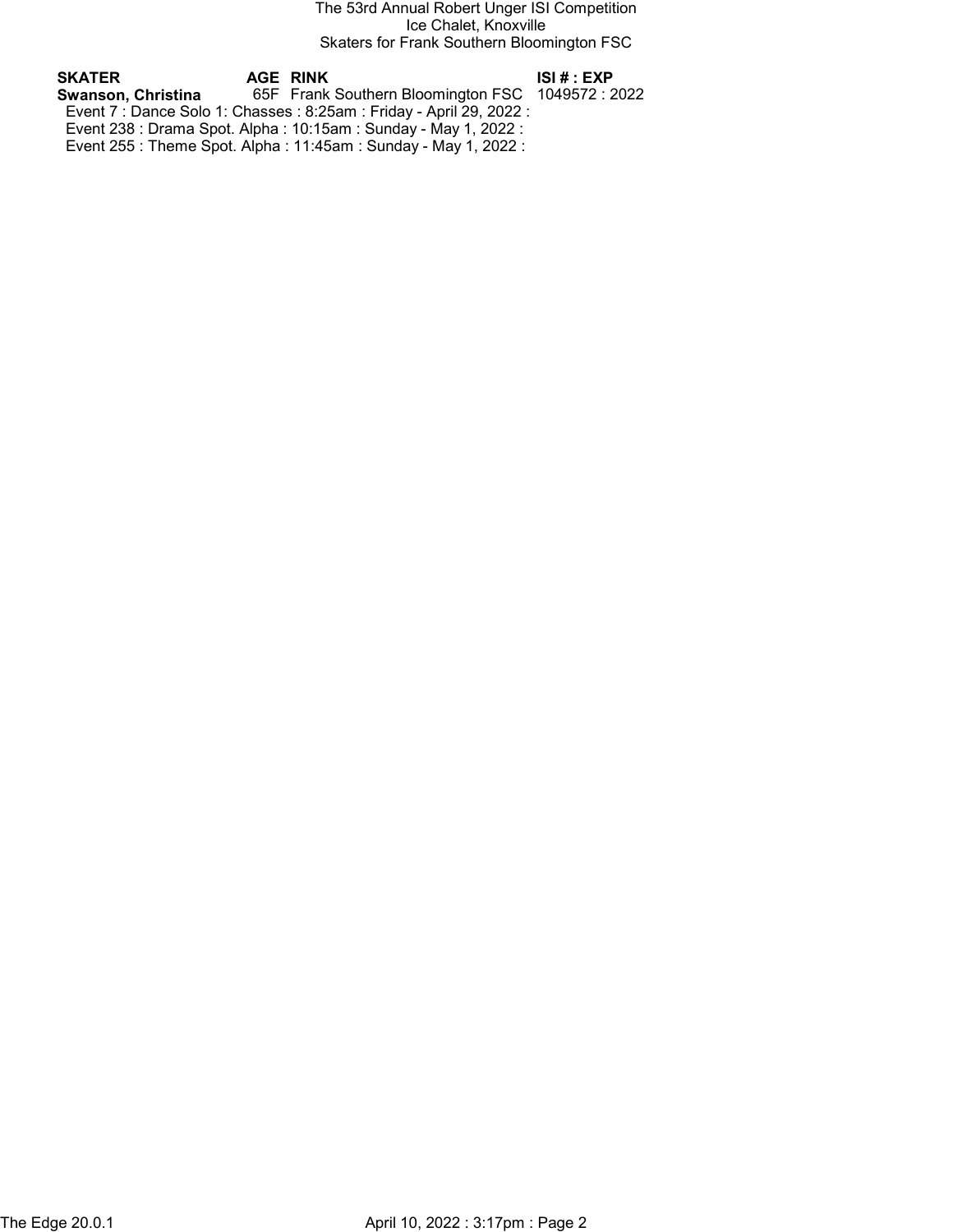| <b>SKATER</b><br><b>AGE RINK</b><br>Abney, Anna Claire<br>11F Huntsville Skating School<br>Event 38 : Freestyle 2 : 11:29am : Friday - April 29, 2022 :<br>Event 219 : Lt. Ent. Spot. FS2 : 8:06pm : Saturday - April 30, 2022 :                                                                                                                                                                                                                                                                                                                                                                                              | ISI# : EXP    |
|-------------------------------------------------------------------------------------------------------------------------------------------------------------------------------------------------------------------------------------------------------------------------------------------------------------------------------------------------------------------------------------------------------------------------------------------------------------------------------------------------------------------------------------------------------------------------------------------------------------------------------|---------------|
| 53F Huntsville Skating School<br>Arnold, Jennifer<br>Event 45 : Freestyle 4 : 1:36pm : Friday - April 29, 2022 :<br>Event 123 : Jump & Spin Silver : 9:36am : Saturday - April 30, 2022 :                                                                                                                                                                                                                                                                                                                                                                                                                                     | 1013671:2022  |
| Booth, Rebecca<br>56F Huntsville Skating School<br>Event 67B: Solo Comp. Gamma: 4:36pm: Friday - April 29, 2022:<br>Event 143 : Stroking Gamma : 11:10am : Saturday - April 30, 2022 :<br>Event 261 : Sync. Skate : 12:59pm : Sunday - May 1, 2022 :                                                                                                                                                                                                                                                                                                                                                                          | 725587:2022   |
| <b>Clayton, Claire</b><br>10F Huntsville Skating School<br>Event 33 : Freestyle 1 : 11:07am : Friday - April 29, 2022 :<br>Event 147: Stroking FS1: 11:26am: Saturday - April 30, 2022:<br>Event 218 : Lt. Ent. Spot. FS1 : 8:06pm : Saturday - April 30, 2022 :                                                                                                                                                                                                                                                                                                                                                              | 1198816:2022  |
| 34F Huntsville Skating School<br>Davies, Cynthia<br>Event 80 : Family Spotlight : 5:31pm : Friday - April 29, 2022 :                                                                                                                                                                                                                                                                                                                                                                                                                                                                                                          | 441492 : 2022 |
| 10M Huntsville Skating School<br>Davis, Erik<br>Event 128 : Special Skater 1 : 10:34am : Saturday - April 30, 2022 :<br>Event 258 : Sync. Form. : 12:25pm : Sunday - May 1, 2022 :                                                                                                                                                                                                                                                                                                                                                                                                                                            |               |
| Davis, Paul<br>10M Huntsville Skating School<br>Event 127 : Special Skater 1 : 10:34am : Saturday - April 30, 2022 :<br>Event 258 : Sync. Form. : 12:25pm : Sunday - May 1, 2022 :                                                                                                                                                                                                                                                                                                                                                                                                                                            |               |
| 17F Huntsville Skating School<br>Dodd, Cassandre<br>Event 56 : Artistic FS4 : 2:58pm : Friday - April 29, 2022 :<br>Event 75B: Solo Comp. FS4: 5:07pm: Friday - April 29, 2022:<br>Event 92 : Interpretive Spotlight FS4 : 7:15pm : Friday - April 29, 2022 :<br>Event 110 : Rhythmic Ribbon FS4 : 8:24am : Saturday - April 30, 2022 :<br>Event 203 : Open FS Silver : 5:48pm : Saturday - April 30, 2022 :<br>Event 209 : Drama Spot. FS4 : 6:59pm : Saturday - April 30, 2022 :<br>Event 230 : Couples Spot. Lt. Ent. Gold : 9:41am : Sunday - May 1, 2022 :<br>Event 261 : Sync. Skate : 12:59pm : Sunday - May 1, 2022 : | 1047451:2022  |
| 9F Huntsville Skating School<br>Doss, Lillian<br>Event 50 : Artistic FS2 : 2:33pm : Friday - April 29, 2022 :<br>Event 87 : Interpretive Spotlight FS2 : 6:54pm : Friday - April 29, 2022 :<br>Event 111 : Rhythmic Hoop FS2 : 8:47am : Saturday - April 30, 2022 :<br>Event 219 : Lt. Ent. Spot. FS2 : 8:06pm : Saturday - April 30, 2022 :                                                                                                                                                                                                                                                                                  | 1201750: 2022 |
| 33F Huntsville Skating School<br>Durham, Caitlyn<br>Event 261 : Sync. Skate : 12:59pm : Sunday - May 1, 2022 :                                                                                                                                                                                                                                                                                                                                                                                                                                                                                                                | 1077248:2022  |
| 16F Huntsville Skating School<br>Fox, Sabrina<br>Event 199 : Open FS Silver : 5:11pm : Saturday - April 30, 2022 :<br>Event 221 : Lt. Ent. Spot. FS4 : 8:48pm : Saturday - April 30, 2022 :                                                                                                                                                                                                                                                                                                                                                                                                                                   | 1198821:2022  |
| 19F Huntsville Skating School<br><b>Handley, Kristian</b><br>Event 190 : Open FS Gold : 4:14pm : Saturday - April 30, 2022 :<br>Event 210 : Drama Spot. FS6 : 6:59pm : Saturday - April 30, 2022 :<br>Event 230 : Couples Spot. Lt. Ent. Gold : 9:41am : Sunday - May 1, 2022 :<br>Event 261 : Sync. Skate : 12:59pm : Sunday - May 1, 2022 :                                                                                                                                                                                                                                                                                 | 1143032:2022  |
| 11F Huntsville Skating School<br>Harden, Katelyn<br>Event 80: Family Spotlight: 5:31pm: Friday - April 29, 2022:<br>Event 82 : Ensemble : 6:12pm : Friday - April 29, 2022 :<br>Event 176 : Beta : 2:48pm : Saturday - April 30, 2022 :                                                                                                                                                                                                                                                                                                                                                                                       |               |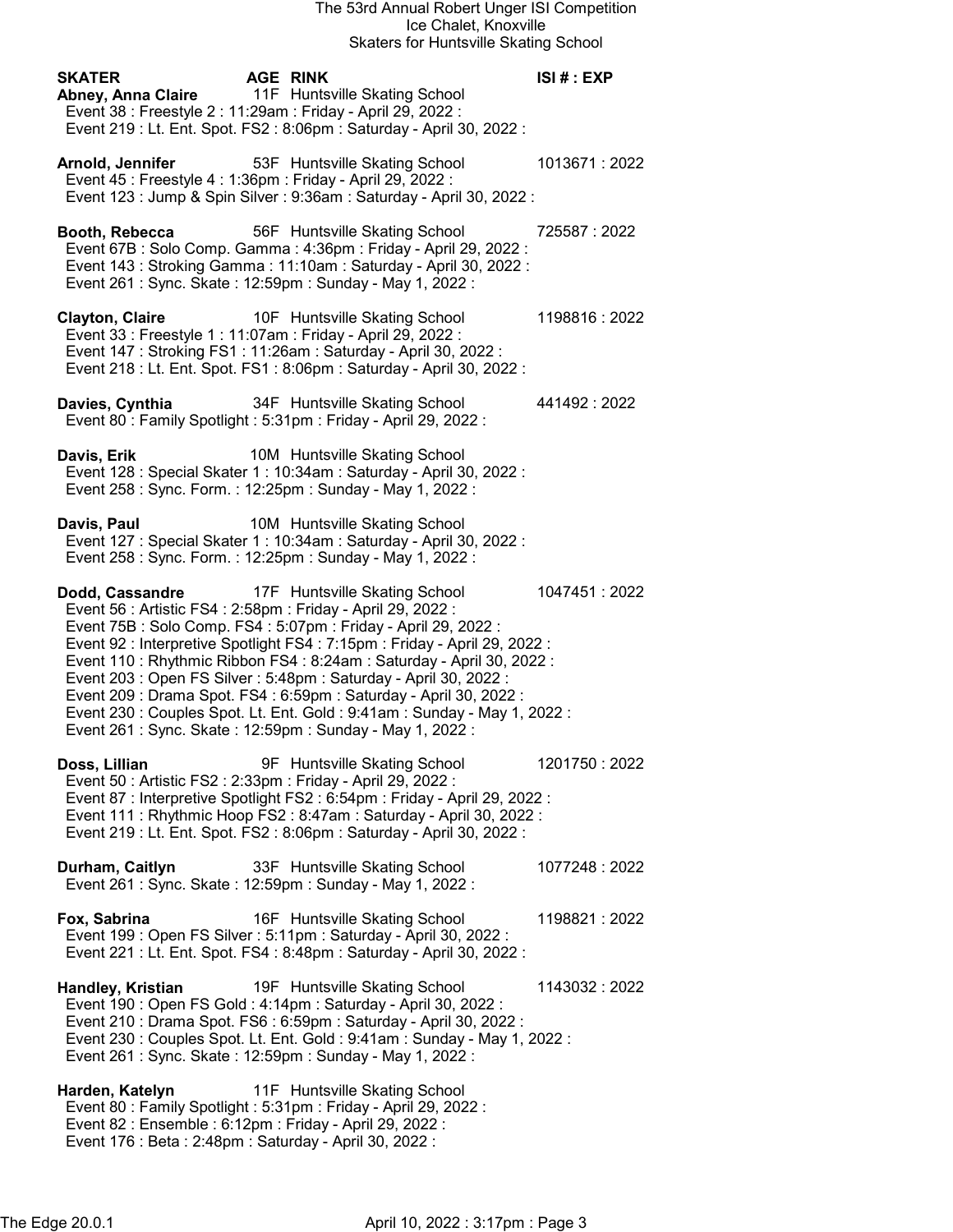| <b>SKATER</b><br>Harden, Kylie<br>Event 82 : Ensemble : 6:12pm : Friday - April 29, 2022 :<br>Event 171 : Alpha : 2:04pm : Saturday - April 30, 2022 : | AGE RINK<br>7F Huntsville Skating School<br>Event 80 : Family Spotlight : 5:31pm : Friday - April 29, 2022 :                                                                                                                                                                                                          | ISI# : EXP     |
|--------------------------------------------------------------------------------------------------------------------------------------------------------|-----------------------------------------------------------------------------------------------------------------------------------------------------------------------------------------------------------------------------------------------------------------------------------------------------------------------|----------------|
| <b>Hardt, Charlotte</b>                                                                                                                                | 12F Huntsville Skating School<br>Event 121 : Jump & Spin Silver : 9:36am : Saturday - April 30, 2022 :<br>Event 154 : Stroking FS4 : 11:58am : Saturday - April 30, 2022 :<br>Event 201 : Open FS Silver : 5:48pm : Saturday - April 30, 2022 :                                                                       | 1147755 : 2022 |
| Herring, Emma<br>Event 44 : Freestyle 4 : 1:36pm : Friday - April 29, 2022 :                                                                           | 14F Huntsville Skating School<br>Event 155: Stroking FS4: 11:58am: Saturday - April 30, 2022:<br>Event 243 : Char. Spot. FS4 : 10:35am : Sunday - May 1, 2022 :                                                                                                                                                       | 1197769: 2022  |
| Jinks, Alice                                                                                                                                           | 15F Huntsville Skating School<br>Event 121 : Jump & Spin Silver : 9:36am : Saturday - April 30, 2022 :<br>Event 199 : Open FS Silver : 5:11pm : Saturday - April 30, 2022 :<br>Event 221 : Lt. Ent. Spot. FS4 : 8:48pm : Saturday - April 30, 2022 :                                                                  | 1144043: 2022  |
| Knoth-Jez, Autumn<br>Event 25 : Footwork 3 : 10:23am : Friday - April 29, 2022 :                                                                       | 39F Huntsville Skating School<br>Event 112 : Rhythmic Hoop FS3 : 8:47am : Saturday - April 30, 2022 :<br>Event 123 : Jump & Spin Silver : 9:36am : Saturday - April 30, 2022 :<br>Event 197 : Open FS Bronze : 4:39pm : Saturday - April 30, 2022 :<br>Event 240 : Drama Spot. FS3 : 10:15am : Sunday - May 1, 2022 : | 443873:2022    |
| Lewis, Anthony<br>Event 258 : Sync. Form. : 12:25pm : Sunday - May 1, 2022 :                                                                           | 50M Huntsville Skating School<br>Event 132 : Special Skater 3 : 10:34am : Saturday - April 30, 2022 :                                                                                                                                                                                                                 | 1201804: 2022  |
| <b>Malloy, Grace</b>                                                                                                                                   | 17F Huntsville Skating School<br>Event 72A : Solo Comp. FS2 : 4:45pm : Friday - April 29, 2022 :<br>Event 150 : Stroking FS2 : 11:26am : Saturday - April 30, 2022 :<br>Event 196 : Open FS Bronze : 4:39pm : Saturday - April 30, 2022 :                                                                             | 1201820: 2022  |
| Matus, Kathleen<br>Event 258 : Sync. Form. : 12:25pm : Sunday - May 1, 2022 :<br>Event 261 : Sync. Skate : 12:59pm : Sunday - May 1, 2022 :            | 59F Huntsville Skating School<br>Event 10 : SpecS Dance - Dutch Waltz FS1 : 8:25am : Friday - April 29, 2022 :                                                                                                                                                                                                        | 640864:2022    |
| <b>Matus, Laura Beth</b><br>Event 258 : Sync. Form. : 12:25pm : Sunday - May 1, 2022 :<br>Event 261 : Sync. Skate : 12:59pm : Sunday - May 1, 2022 :   | 23F Huntsville Skating School<br>Event 10 : SpecS Dance - Dutch Waltz FS1 : 8:25am : Friday - April 29, 2022 :<br>Event 130 : Special Skater 2 : 10:34am : Saturday - April 30, 2022 :                                                                                                                                | 0733314:2022   |
| <b>McAdams, Haley</b><br>Event 34 : Freestyle 1 : 11:07am : Friday - April 29, 2022 :                                                                  | 14F Huntsville Skating School                                                                                                                                                                                                                                                                                         | 1149710: 2022  |

 Event 107 : Rhythmic Ribbon FS1 : 8:24am : Saturday - April 30, 2022 : Event 120 : Jump & Spin Silver : 9:36am : Saturday - April 30, 2022 : Event 218 : Lt. Ent. Spot. FS1 : 8:06pm : Saturday - April 30, 2022 :

Ming, Brooke 8F Huntsville Skating School 1171169 : 2022 Event 33 : Freestyle 1 : 11:07am : Friday - April 29, 2022 : Event 146 : Stroking FS1 : 11:26am : Saturday - April 30, 2022 : Event 247 : Char. Spot. FS1 : 11:18am : Sunday - May 1, 2022 :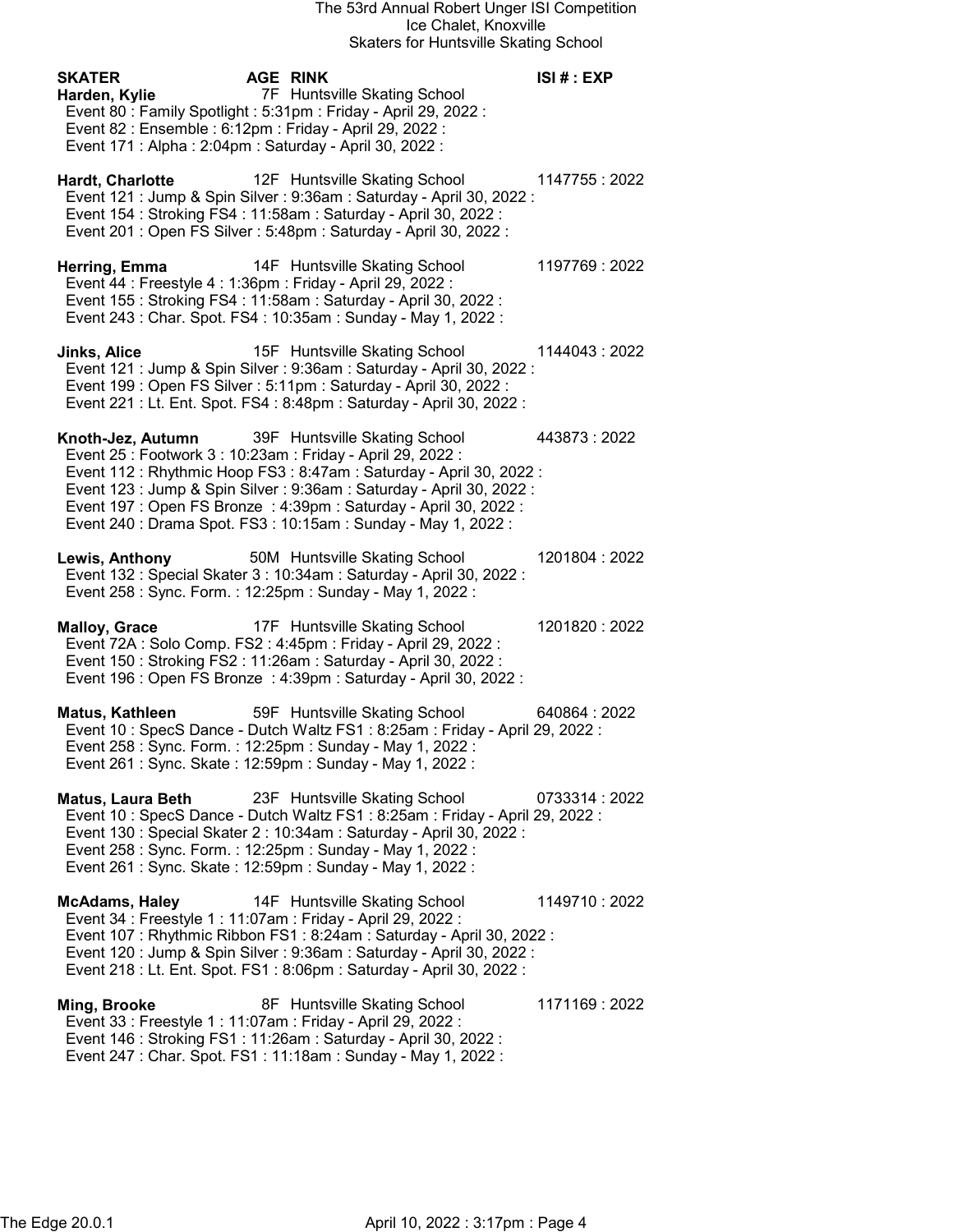### The 53rd Annual Robert Unger ISI Competition Ice Chalet, Knoxville Skaters for Huntsville Skating School

| Skaters for Huntsville Skating School                                                                                                                                                                                                                                                                                                                                                                                                                                                                                    |                             |
|--------------------------------------------------------------------------------------------------------------------------------------------------------------------------------------------------------------------------------------------------------------------------------------------------------------------------------------------------------------------------------------------------------------------------------------------------------------------------------------------------------------------------|-----------------------------|
| <b>AGE RINK</b><br><b>SKATER</b><br>11F Huntsville Skating School<br>Mitchell, Isabella<br>Event 26 : Footwork 4 : 10:23am : Friday - April 29, 2022 :<br>Event 102 : Rhythmic Ribbon FS4 : 8:00am : Saturday - April 30, 2022 :<br>Event 113 : Rhythmic Hoop FS4 : 8:47am : Saturday - April 30, 2022 :<br>Event 120 : Jump & Spin Silver : 9:36am : Saturday - April 30, 2022 :<br>Event 201 : Open FS Silver : 5:48pm : Saturday - April 30, 2022 :<br>Event 242 : Char. Spot. FS4 : 10:35am : Sunday - May 1, 2022 : | ISI # : EXP<br>1142695:2022 |
| 31M Huntsville Skating School<br>Moore, Dan<br>Event 17 : Dance Solo 2: Dutch Waltz : 9:07am : Friday - April 29, 2022 :<br>Event 80 : Family Spotlight : 5:31pm : Friday - April 29, 2022 :<br>Event 119 : Jump & Spin Bronze : 9:17am : Saturday - April 30, 2022 :<br>Event 141 : Stroking Beta : 11:10am : Saturday - April 30, 2022 :<br>Event 250 : Char. Spot. Beta : 11:45am : Sunday - May 1, 2022 :                                                                                                            | 1198604: 2022               |
| 11F Huntsville Skating School<br>Nix, Caitlyn<br>Event 38 : Freestyle 2 : 11:29am : Friday - April 29, 2022 :<br>Event 82 : Ensemble : 6:12pm : Friday - April 29, 2022 :<br>Event 149: Stroking FS2: 11:26am: Saturday - April 30, 2022:<br>Event 246 : Char. Spot. FS2 : 11:18am : Sunday - May 1, 2022 :                                                                                                                                                                                                              | 1201701:2022                |
| Novak, Mark<br>9M Huntsville Skating School<br>Event 43 : Freestyle 4 : 1:36pm : Friday - April 29, 2022 :<br>Event 90 : Interpretive Spotlight FS4 : 7:15pm : Friday - April 29, 2022 :<br>Event 151 : Stroking FS4 : 11:46am : Saturday - April 30, 2022 :<br>Event 242 : Char. Spot. FS4 : 10:35am : Sunday - May 1, 2022 :                                                                                                                                                                                           | 1197638:2022                |
| 14F Huntsville Skating School<br>O'Beirne, Mollie<br>Event 66B : Solo Comp. Beta : 4:24pm : Friday - April 29, 2022 :<br>Event 142: Stroking Beta: 11:10am: Saturday - April 30, 2022:<br>Event 176 : Beta : 2:48pm : Saturday - April 30, 2022 :                                                                                                                                                                                                                                                                        | 1198826:2022                |
| 55F Huntsville Skating School<br>Paradise, Jean<br>Event 14 : Dance Solo 5: Hickory Hoedown : 8:45am : Friday - April 29, 2022 :<br>Event 94 : Interpretive Spotlight FS6 : 7:44pm : Friday - April 29, 2022 :<br>Event 158 : Stroking FS6 : 12:07pm : Saturday - April 30, 2022 :<br>Event 191 : Open FS Gold : 4:14pm : Saturday - April 30, 2022 :<br>Event 261 : Sync. Skate : 12:59pm : Sunday - May 1, 2022 :                                                                                                      | 98895:2022                  |
| 23F Huntsville Skating School<br>Paradise, Nadia<br>Event 91 : Interpretive Spotlight FS4 : 7:15pm : Friday - April 29, 2022 :<br>Event 156 : Stroking FS4 : 11:58am : Saturday - April 30, 2022 :<br>Event 203 : Open FS Silver : 5:48pm : Saturday - April 30, 2022 :<br>Event 235: Char. Spot. FS4: 9:55am: Sunday - May 1, 2022:<br>Event 261 : Sync. Skate : 12:59pm : Sunday - May 1, 2022 :                                                                                                                       | 1559494 : 2022              |
| 33F Huntsville Skating School<br>Rice, Kelly<br>Event 133 : Special Skater 4 : 10:34am : Saturday - April 30, 2022 :<br>Event 258 : Sync. Form. : 12:25pm : Sunday - May 1, 2022 :                                                                                                                                                                                                                                                                                                                                       | 634675:2022                 |
| Snoddy, Carolyn<br>28F Huntsville Skating School<br>Event 131 : Special Skater 3 : 10:34am : Saturday - April 30, 2022 :<br>Event 258 : Sync. Form. : 12:25pm : Sunday - May 1, 2022 :                                                                                                                                                                                                                                                                                                                                   | 1201696 : 2022              |
| 10F Huntsville Skating School<br><b>Stewart, Megan</b>                                                                                                                                                                                                                                                                                                                                                                                                                                                                   | 1198811:2022                |

 Event 39 : Freestyle 3 : 11:52am : Friday - April 29, 2022 : Event 88 : Interpretive Spotlight FS3 : 6:54pm : Friday - April 29, 2022 : Event 151 : Stroking FS3 : 11:46am : Saturday - April 30, 2022 : Event 219 : Lt. Ent. Spot. FS3 : 8:06pm : Saturday - April 30, 2022 : Event 244 : Char. Spot. FS3 : 11:18am : Sunday - May 1, 2022 :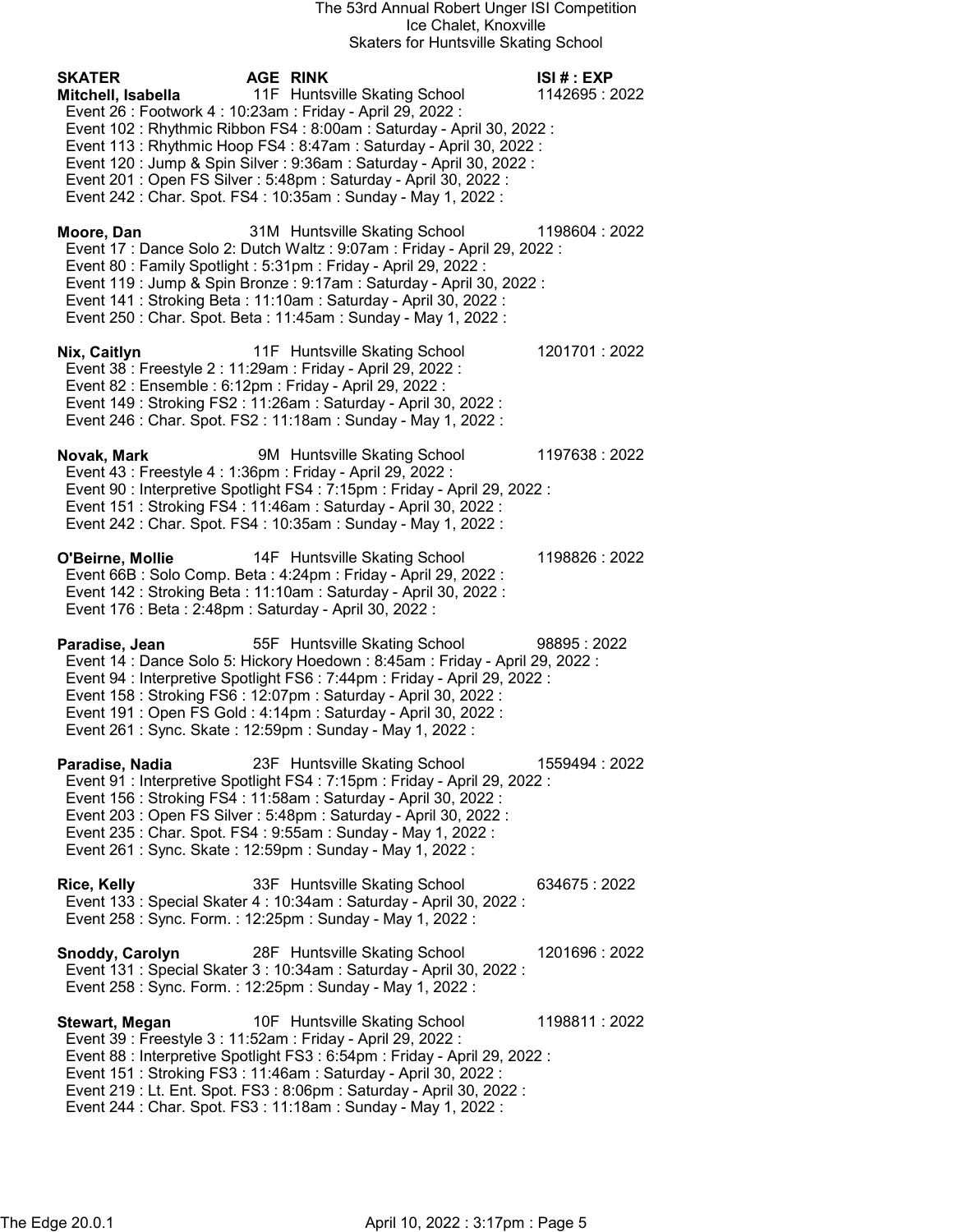### The 53rd Annual Robert Unger ISI Competition Ice Chalet, Knoxville Skaters for Huntsville Skating School

SKATER AGE RINK ISI # : EXP Sylvester, Helen 44F Huntsville Skating School 1198828 : 2022 Event 17 : Dance Solo 2: Dutch Waltz : 9:07am : Friday - April 29, 2022 : Event 72B : Solo Comp. FS2 : 4:45pm : Friday - April 29, 2022 : Event 108 : Rhythmic Ribbon FS2 : 8:24am : Saturday - April 30, 2022 : Event 119 : Jump & Spin Bronze : 9:17am : Saturday - April 30, 2022 : Event 197 : Open FS Bronze : 4:39pm : Saturday - April 30, 2022 : Event 220 : Lt. Ent. Spot. FS2 : 8:06pm : Saturday - April 30, 2022 : Vincent, Sarah 19F Huntsville Skating School 1198829 : 2022 Event 95 : Interpretive Spotlight Platinum : 7:44pm : Friday - April 29, 2022 : Event 125 : Jump & Spin Platinum : 10:19am : Saturday - April 30, 2022 : Walter, Ericka **17F** Huntsville Skating School 1026543 : 2022 Event 62 : Artistic Platinum : 3:46pm : Friday - April 29, 2022 :

 Event 125 : Jump & Spin Platinum : 10:19am : Saturday - April 30, 2022 : Event 188 : Open FS Platinum : 3:41pm : Saturday - April 30, 2022 : Event 192 : Open FS Platinum Short : 4:14pm : Saturday - April 30, 2022 : Event 258 : Sync. Form. : 12:25pm : Sunday - May 1, 2022 :

Williams, Emma 14F Huntsville Skating School 1198830 : 2022 Event 208 : Drama Spot. FS4 : 6:59pm : Saturday - April 30, 2022 :

Windham, Stephen 13F Huntsville Skating School 1201692 : 2022 Event 129 : Special Skater 1 : 10:34am : Saturday - April 30, 2022 : Event 258 : Sync. Form. : 12:25pm : Sunday - May 1, 2022 :

Zieman, Emily 41F Huntsville Skating School 1042354 : 2022 Event 258 : Sync. Form. : 12:25pm : Sunday - May 1, 2022 :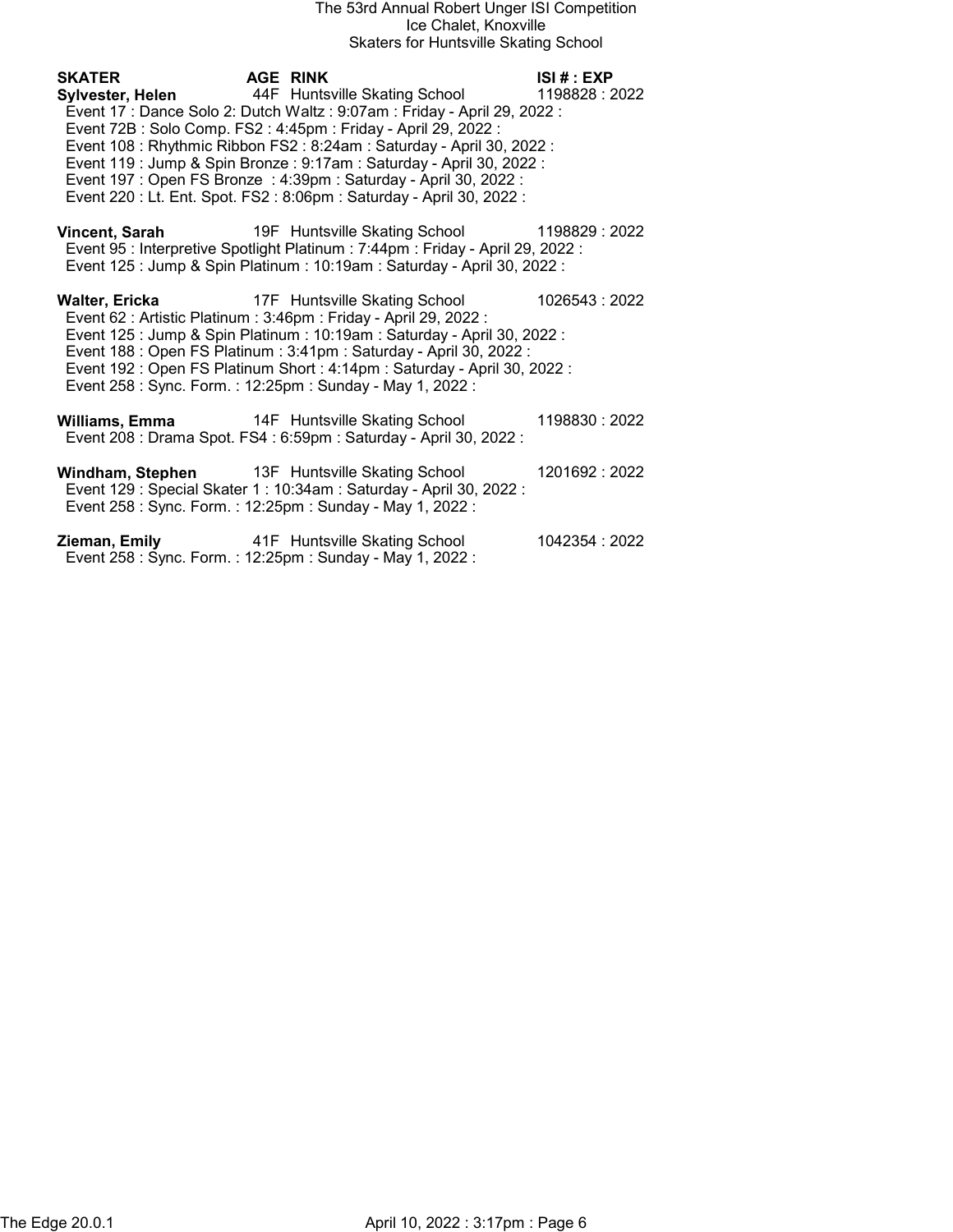SKATER AGE RINK ISI # : EXP Allen, Ryan 7F Ice Chalet Event 63A : Solo Comp. Pre Alpha : 4:24pm : Friday - April 29, 2022 : Event 134 : Stroking Pre Alpha : 10:53am : Saturday - April 30, 2022 : Event 169 : Pre Alpha : 2:04pm : Saturday - April 30, 2022 : Event 223 : Theater Production : 9:06pm : Saturday - April 30, 2022 : Apostoaei, Alisa 16F Ice Chalet 1132099 : 2022 Event 20 : Dance Solo 5: Willow Waltz : 9:24am : Friday - April 29, 2022 : Event 98 : Ex. Team Interpretive : 8:11pm : Friday - April 29, 2022 : Event 122 : Jump & Spin Silver : 9:36am : Saturday - April 30, 2022 : Event 221 : Lt. Ent. Spot. FS4 : 8:48pm : Saturday - April 30, 2022 : Event 262 : Sync. Skate : 1:09pm : Sunday - May 1, 2022 : Bates, Amanda 36F Ice Chalet 67585 : 2022 Event 79 : Solo Comp. FS8 : 5:18pm : Friday - April 29, 2022 : Event 81 : Theme Spot. FS8 : 6:01pm : Friday - April 29, 2022 : Event 95 : Interpretive Spotlight FS8 : 7:44pm : Friday - April 29, 2022 : Event 126 : Jump & Spin Platinum : 10:19am : Saturday - April 30, 2022 : Event 159 : Stroking FS8 : 12:07pm : Saturday - April 30, 2022 : Event 227 : Jump & Spin Team - High : 9:11am : Sunday - May 1, 2022 : Bauguess, Samantha 10F Ice Chalet 1106806 : 2022 Event 1 : Dance Solo 4: Fiesta Tango : 8:00am : Friday - April 29, 2022 : Event 3 : Dance Solo 4: Cha Cha : 8:00am : Friday - April 29, 2022 : Event 26 : Footwork 4 : 10:23am : Friday - April 29, 2022 : Event 55 : Artistic FS4 : 2:58pm : Friday - April 29, 2022 : Event 74B : Solo Comp. FS4 : 4:54pm : Friday - April 29, 2022 : Event 90 : Interpretive Spotlight FS4 : 7:15pm : Friday - April 29, 2022 : Event 101 : Ex. Team Interpretive : 8:37pm : Friday - April 29, 2022 : Event 120 : Jump & Spin Silver : 9:36am : Saturday - April 30, 2022 : Event 151 : Stroking FS4 : 11:46am : Saturday - April 30, 2022 : Event 198 : Freestyle 4 : 5:11pm : Saturday - April 30, 2022 : Event 223 : Theater Production : 9:06pm : Saturday - April 30, 2022 : Event 242 : Char. Spot. FS4 : 10:35am : Sunday - May 1, 2022 : Event 262 : Sync. Skate : 1:09pm : Sunday - May 1, 2022 : Bauguess, Whitley **8F** Ice Chalet **1144202** : 2022 Event 68B : Solo Comp. Delta : 4:36pm : Friday - April 29, 2022 : Event 116 : Jump & Spin Low : 9:02am : Saturday - April 30, 2022 : Event 144 : Stroking Delta : 11:10am : Saturday - April 30, 2022 : Event 180 : Delta : 3:05pm : Saturday - April 30, 2022 : Event 228 : Couples Spot. Char. Low : 9:25am : Sunday - May 1, 2022 : Event 259 : Sync. Advance Form. : 12:36pm : Sunday - May 1, 2022 : Bauguess, William 8M Ice Chalet 1147232 : 2022 Event 64A : Solo Comp. Alpha : 4:24pm : Friday - April 29, 2022 : Event 116 : Jump & Spin Low : 9:02am : Saturday - April 30, 2022 : Event 136 : Stroking Alpha : 10:53am : Saturday - April 30, 2022 : Event 172 : Alpha : 2:27pm : Saturday - April 30, 2022 : Event 223 : Theater Production : 9:06pm : Saturday - April 30, 2022 : Event 248 : Char. Spot. Alpha : 11:45am : Sunday - May 1, 2022 : Beeler, Isaiah 15M Ice Chalet 1169935 : 2019 Event 9 : Dance Mixed 2: Dutch Waltz : 8:25am : Friday - April 29, 2022 : Event 12 : Dance Solo 3: Canasta Tango : 8:45am : Friday - April 29, 2022 : Event 83 : Ensemble : 6:25pm : Friday - April 29, 2022 : Event 223 : Theater Production : 9:06pm : Saturday - April 30, 2022 : Event 263 : Small Production Team : 1:19pm : Sunday - May 1, 2022 :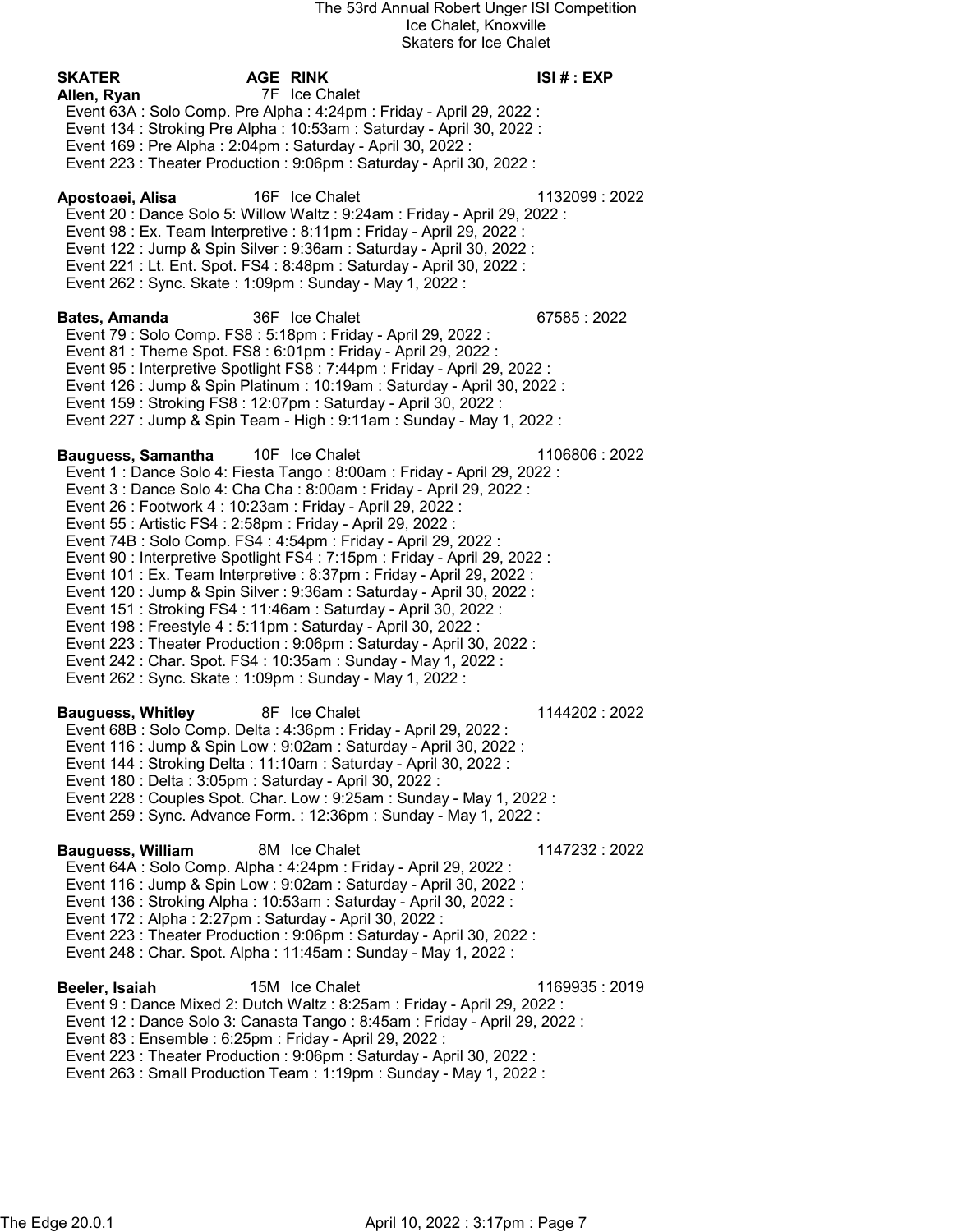| <b>SKATER</b><br>Beeler, Terri<br>Event 35 : Freestyle 1 : 11:07am : Friday - April 29, 2022 :                                                                                                        | <b>AGE RINK</b><br>53F Ice Chalet<br>Event 4: Dance Mixed 3: Rhythm Blues: 8:25am: Friday - April 29, 2022:<br>Event 13 : Dance Mixed 3: Canasta Tango : 8:45am : Friday - April 29, 2022 :<br>Event 223 : Theater Production : 9:06pm : Saturday - April 30, 2022 :<br>Event 263 : Small Production Team : 1:19pm : Sunday - May 1, 2022 : | ISI#: EXP<br>1169191:2022 |
|-------------------------------------------------------------------------------------------------------------------------------------------------------------------------------------------------------|---------------------------------------------------------------------------------------------------------------------------------------------------------------------------------------------------------------------------------------------------------------------------------------------------------------------------------------------|---------------------------|
| Benson, Hannah                                                                                                                                                                                        | 16F Ice Chalet<br>Event 257 : Sync. Skate : 12:15pm : Sunday - May 1, 2022 :                                                                                                                                                                                                                                                                | 1162595: 2022             |
| Benton, Amy                                                                                                                                                                                           | 49F Ice Chalet<br>Event 223 : Theater Production : 9:06pm : Saturday - April 30, 2022 :<br>Event 263 : Small Production Team : 1:19pm : Sunday - May 1, 2022 :                                                                                                                                                                              | 1196886: 2022             |
| <b>Blair, Faith</b>                                                                                                                                                                                   | 6F Ice Chalet<br>Event 134: Stroking Pre Alpha: 10:53am: Saturday - April 30, 2022:<br>Event 168 : Pre Alpha : 2:04pm : Saturday - April 30, 2022 :                                                                                                                                                                                         | 1197184: 2022             |
| <b>Blair, Ron</b><br>Event 167 : Tot 3 : 2:04pm : Saturday - April 30, 2022 :                                                                                                                         | 4M Ice Chalet                                                                                                                                                                                                                                                                                                                               | 1197183:2022              |
| <b>Buchko, Jessi</b>                                                                                                                                                                                  | 25F Ice Chalet<br>Event 95 : Interpretive Spotlight FS9 : 7:44pm : Friday - April 29, 2022 :<br>Event 126 : Jump & Spin Platinum : 10:19am : Saturday - April 30, 2022 :<br>Event 207: Footwork 9: 6:35pm: Saturday - April 30, 2022:<br>Event 227 : Jump & Spin Team - High : 9:11am : Sunday - May 1, 2022 :                              | 745321:2022               |
| <b>Burleson, Amber</b><br>Event 82 : Ensemble : 6:12pm : Friday - April 29, 2022 :                                                                                                                    | 43F Ice Chalet                                                                                                                                                                                                                                                                                                                              |                           |
| Burleson, Ava<br>Event 41 : Freestyle 4 : 1:14pm : Friday - April 29, 2022 :<br>Event 82 : Ensemble : 6:12pm : Friday - April 29, 2022 :<br>Event 262 : Sync. Skate : 1:09pm : Sunday - May 1, 2022 : | 13F Ice Chalet<br>Event 101 : Ex. Team Interpretive : 8:37pm : Friday - April 29, 2022 :<br>Event 121 : Jump & Spin Silver : 9:36am : Saturday - April 30, 2022 :<br>Event 223 : Theater Production : 9:06pm : Saturday - April 30, 2022 :<br>Event 243 : Char. Spot. FS4 : 10:35am : Sunday - May 1, 2022 :                                | 1106412:2022              |
| <b>Butler, Alison</b>                                                                                                                                                                                 | 11F Ice Chalet<br>Event 223 : Theater Production : 9:06pm : Saturday - April 30, 2022 :<br>Event 259 : Sync. Advance Form. : 12:36pm : Sunday - May 1, 2022 :                                                                                                                                                                               | 1124881:2022              |
| <b>Caffrey, Sophie</b>                                                                                                                                                                                | 12F Ice Chalet<br>Event 69B : Solo Comp. Delta : 4:36pm : Friday - April 29, 2022 :<br>Event 145 : Stroking Delta : 11:10am : Saturday - April 30, 2022 :<br>Event 253 : Theme Spot. Delta : 11:45am : Sunday - May 1, 2022 :                                                                                                               | 1197176: 2022             |
| Chan, Sydney<br>Event 44 : Freestyle 4 : 1:36pm : Friday - April 29, 2022 :                                                                                                                           | 15F Ice Chalet<br>Event 155: Stroking FS4: 11:58am: Saturday - April 30, 2022:<br>Event 199 : Open FS Silver : 5:11pm : Saturday - April 30, 2022 :                                                                                                                                                                                         | 1136866: 2022             |
| Chohan, Maya                                                                                                                                                                                          | 6F Ice Chalet<br>Event 100 : Ex. Team Interpretive : 8:37pm : Friday - April 29, 2022 :<br>Event 134: Stroking Pre Alpha: 10:53am: Saturday - April 30, 2022:<br>Event 236 : Lt. Ent. Spot. Pre Alpha : 10:15am : Sunday - May 1, 2022 :                                                                                                    | 1197174 : 2022            |
| Chohan, Shan                                                                                                                                                                                          | 12M Ice Chalet<br>Event 70A : Solo Comp. FS1 : 4:45pm : Friday - April 29, 2022 :<br>Event 101 : Ex. Team Interpretive : 8:37pm : Friday - April 29, 2022 :<br>Event 247 : Char. Spot. FS1 : 11:18am : Sunday - May 1, 2022 :<br>Event 259 : Sync. Advance Form. : 12:36pm : Sunday - May 1, 2022 :                                         | 1106807: 2022             |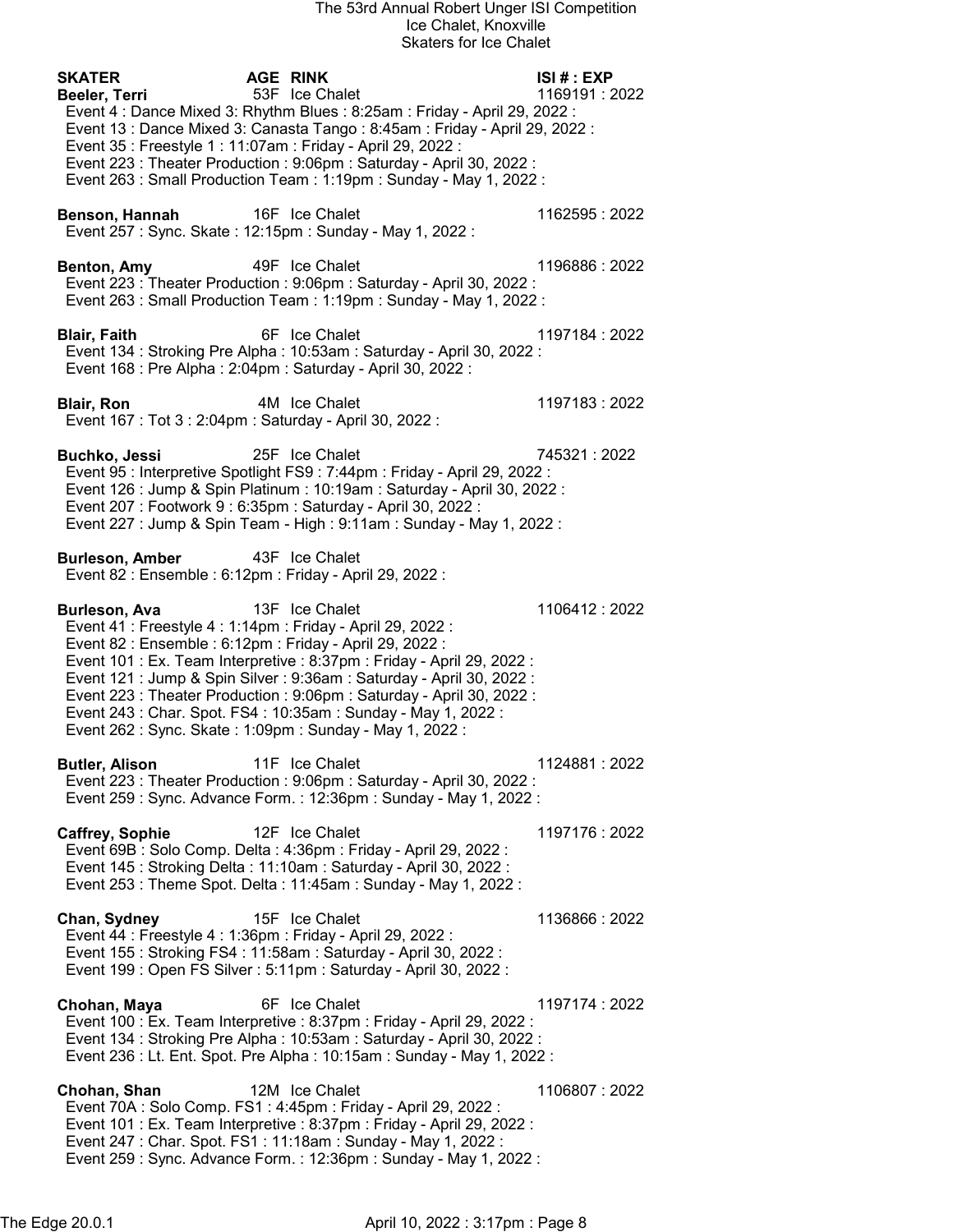| <b>SKATER</b><br><b>Christian, Savannah</b><br>Event 169 : Pre Alpha : 2:04pm : Saturday - April 30, 2022 :                                                                                                                                                                    | <b>AGE RINK</b> | 7F Ice Chalet<br>Event 134: Stroking Pre Alpha: 10:53am: Saturday - April 30, 2022:                                                                                                                                                                                                                                                                                                                                                                                                                                                                 | ISI# : EXP<br>1181657: 2022 |
|--------------------------------------------------------------------------------------------------------------------------------------------------------------------------------------------------------------------------------------------------------------------------------|-----------------|-----------------------------------------------------------------------------------------------------------------------------------------------------------------------------------------------------------------------------------------------------------------------------------------------------------------------------------------------------------------------------------------------------------------------------------------------------------------------------------------------------------------------------------------------------|-----------------------------|
| <b>Clarke, Channing</b><br>Event 31 : Footwork 6 : 10:51am : Friday - April 29, 2022 :<br>Event 83 : Ensemble : 6:25pm : Friday - April 29, 2022 :                                                                                                                             |                 | 16M Ice Chalet<br>Event 96 : Interpretive Spotlight FS6 : 7:44pm : Friday - April 29, 2022 :                                                                                                                                                                                                                                                                                                                                                                                                                                                        | 1014030:2022                |
| <b>Cornwell, Sara</b>                                                                                                                                                                                                                                                          | 62F Ice Chalet  | Event 263 : Small Production Team : 1:19pm : Sunday - May 1, 2022 :                                                                                                                                                                                                                                                                                                                                                                                                                                                                                 | 442108:2022                 |
| Dalili, Leah<br>Event 41 : Freestyle 4 : 1:14pm : Friday - April 29, 2022 :<br>Event 262 : Sync. Skate : 1:09pm : Sunday - May 1, 2022 :                                                                                                                                       |                 | 13F Ice Chalet<br>Event 75A : Solo Comp. FS4 : 5:07pm : Friday - April 29, 2022 :<br>Event 98 : Ex. Team Interpretive : 8:11pm : Friday - April 29, 2022 :<br>Event 122 : Jump & Spin Silver : 9:36am : Saturday - April 30, 2022 :<br>Event 154 : Stroking FS4 : 11:58am : Saturday - April 30, 2022 :                                                                                                                                                                                                                                             | 1194728:2022                |
| Darby, Madeleine<br>Event 198 : Freestyle 4 : 5:11pm : Saturday - April 30, 2022 :<br>Event 262 : Sync. Skate : 1:09pm : Sunday - May 1, 2022 :                                                                                                                                |                 | 11F Ice Chalet<br>Event 1 : Dance Solo 4: Fiesta Tango : 8:00am : Friday - April 29, 2022 :<br>Event 3 : Dance Solo 4: Cha Cha : 8:00am : Friday - April 29, 2022 :<br>Event 74B : Solo Comp. FS4 : 4:54pm : Friday - April 29, 2022 :<br>Event 101 : Ex. Team Interpretive : 8:37pm : Friday - April 29, 2022 :                                                                                                                                                                                                                                    | 1156730:2022                |
| Davis, Amy<br>Event 174 : Alpha : 2:27pm : Saturday - April 30, 2022 :                                                                                                                                                                                                         |                 | 16F Ice Chalet<br>Event 65A : Solo Comp. Alpha : 4:24pm : Friday - April 29, 2022 :<br>Event 139: Stroking Alpha: 11:10am: Saturday - April 30, 2022:                                                                                                                                                                                                                                                                                                                                                                                               | 1208521:2022                |
| Davis, Shannon<br>Event 32 : Footwork 6 : 10:51am : Friday - April 29, 2022 :<br>Event 47 : Freestyle 6 : 2:14pm : Friday - April 29, 2022 :<br>Event 61 : Artistic FS6 : 3:46pm : Friday - April 29, 2022 :<br>Event 77 : Solo Comp. FS6 : 5:18pm : Friday - April 29, 2022 : |                 | 20F Ice Chalet<br>Event 124 : Jump & Spin Gold : 10:19am : Saturday - April 30, 2022 :<br>Event 190 : Open FS Gold : 4:14pm : Saturday - April 30, 2022 :<br>Event 210 : Drama Spot. FS6 : 6:59pm : Saturday - April 30, 2022 :<br>Event 217 : Couples Spot. Drama Gold : 7:49pm : Saturday - April 30, 2022 :                                                                                                                                                                                                                                      | 1033165:2022                |
| Dudley, Bonnie<br>Event 62 : Artistic Gold : 3:46pm : Friday - April 29, 2022 :<br>Event 257: Sync. Skate: 12:15pm: Sunday - May 1, 2022:                                                                                                                                      |                 | 18F Ice Chalet<br>Event 18 : Dance Mixed 10: Westminster Waltz : 9:24am : Friday - April 29, 2022 :<br>Event 86 : Drama Spot. Gold : 6:38pm : Friday - April 29, 2022 :<br>Event 98 : Ex. Team Interpretive : 8:11pm : Friday - April 29, 2022 :<br>Event 124 : Jump & Spin Gold : 10:19am : Saturday - April 30, 2022 :<br>Event 207 : Footwork Platinum : 6:35pm : Saturday - April 30, 2022 :<br>Event 227 : Jump & Spin Team - High : 9:11am : Sunday - May 1, 2022 :<br>Event 232 : Couples Spot. Char. Gold : 9:41am : Sunday - May 1, 2022 : | 1149622: 2022               |
| Dye, April                                                                                                                                                                                                                                                                     |                 | 37F Ice Chalet<br>Event 263 : Small Production Team : 1:19pm : Sunday - May 1, 2022 :                                                                                                                                                                                                                                                                                                                                                                                                                                                               | 1164290 : 2022              |
| Early, Kate<br>Event 257: Sync. Skate: 12:15pm: Sunday - May 1, 2022:                                                                                                                                                                                                          |                 | 16F Ice Chalet<br>Event 98 : Ex. Team Interpretive : 8:11pm : Friday - April 29, 2022 :<br>Event 221 : Lt. Ent. Spot. FS4 : 8:48pm : Saturday - April 30, 2022 :                                                                                                                                                                                                                                                                                                                                                                                    | 1087182: 2022               |
| <b>Eaton, Parker</b>                                                                                                                                                                                                                                                           |                 | 11F Ice Chalet<br>Event 259 : Sync. Advance Form. : 12:36pm : Sunday - May 1, 2022 :                                                                                                                                                                                                                                                                                                                                                                                                                                                                | 1197163: 2022               |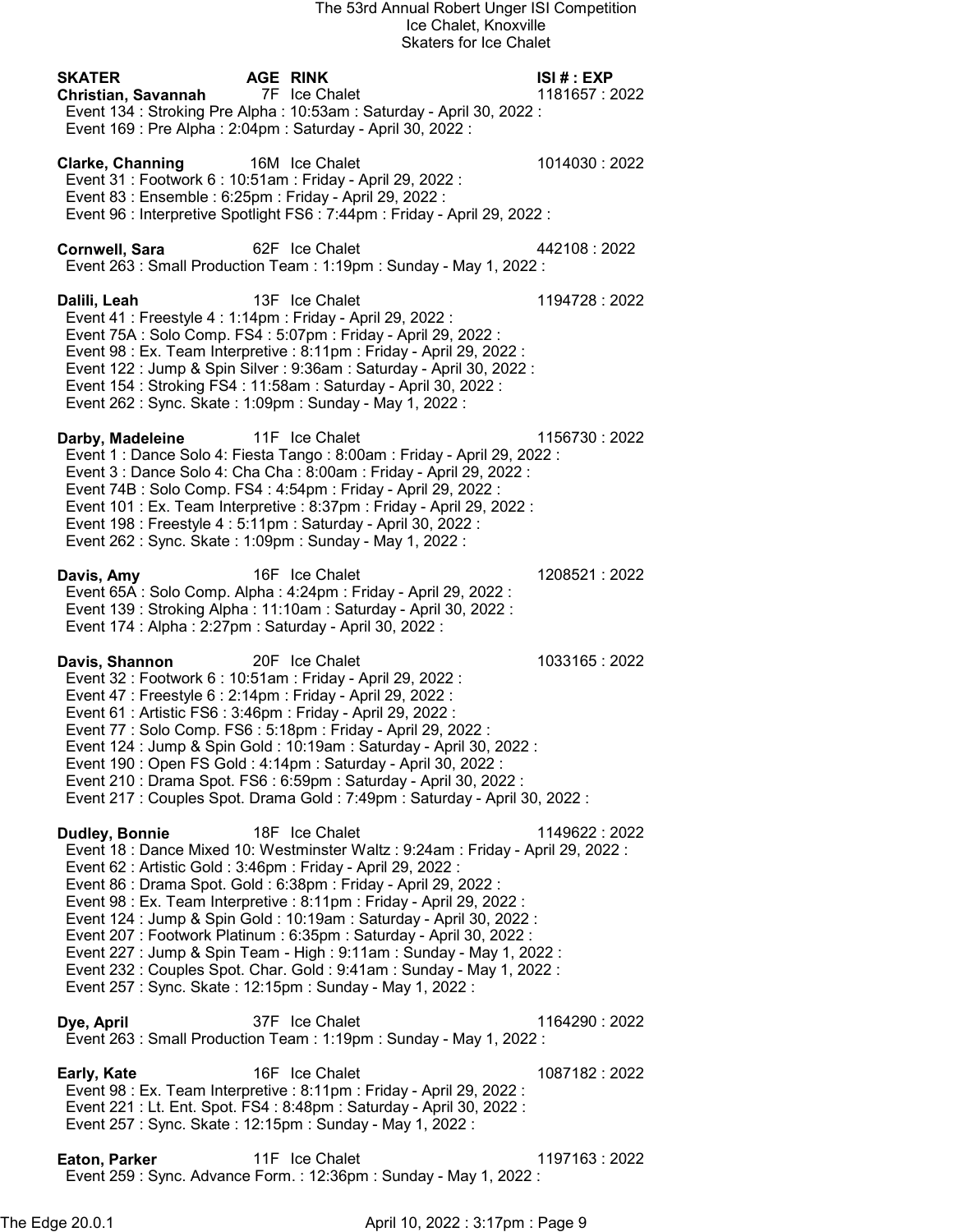| SKATER                | <b>AGE RINK</b>                                                                                                                                      | ISI#: EXP      |
|-----------------------|------------------------------------------------------------------------------------------------------------------------------------------------------|----------------|
| <b>Emmert, Pepper</b> | 10F Ice Chalet                                                                                                                                       | 1143071:2022   |
|                       | Event 16 : Dance Solo 2: Dutch Waltz : 9:07am : Friday - April 29, 2022 :                                                                            |                |
|                       | Event 87 : Interpretive Spotlight FS1 : 6:54pm : Friday - April 29, 2022 :<br>Event 101 : Ex. Team Interpretive : 8:37pm : Friday - April 29, 2022 : |                |
|                       | Event 117 : Jump & Spin Bronze : 9:17am : Saturday - April 30, 2022 :                                                                                |                |
|                       | Event 147: Stroking FS1: 11:26am: Saturday - April 30, 2022:                                                                                         |                |
|                       | Event 218 : Lt. Ent. Spot. FS1 : 8:06pm : Saturday - April 30, 2022 :                                                                                |                |
|                       | Event 223 : Theater Production : 9:06pm : Saturday - April 30, 2022 :                                                                                |                |
|                       | Event 259 : Sync. Advance Form. : 12:36pm : Sunday - May 1, 2022 :                                                                                   |                |
|                       |                                                                                                                                                      |                |
| Farone, Carly         | 16F Ice Chalet<br>Event 34 : Freestyle 1 : 11:07am : Friday - April 29, 2022 :                                                                       | 1209948: 2022  |
|                       | Event 70B: Solo Comp. FS1: 4:45pm: Friday - April 29, 2022:                                                                                          |                |
|                       | Event 99 : Ex. Team Interpretive : 8:11pm : Friday - April 29, 2022 :                                                                                |                |
|                       | Event 118 : Jump & Spin Bronze : 9:17am : Saturday - April 30, 2022 :                                                                                |                |
|                       | Event 148 : Stroking FS1 : 11:26am : Saturday - April 30, 2022 :                                                                                     |                |
|                       | Event 226 : Jump & Spin Team - Medium : 9:11am : Sunday - May 1, 2022 :                                                                              |                |
| Foster, Ellie         | 16F Ice Chalet                                                                                                                                       | 1149691:2022   |
|                       | Event 226 : Jump & Spin Team - Medium : 9:11am : Sunday - May 1, 2022 :                                                                              |                |
|                       |                                                                                                                                                      |                |
| Giovengo, Andrew      | 26M Ice Chalet                                                                                                                                       | 1170635:2022   |
|                       | Event 4 : Dance Mixed 3: Rhythm Blues : 8:25am : Friday - April 29, 2022 :                                                                           |                |
|                       | Event 13 : Dance Mixed 3: Canasta Tango : 8:45am : Friday - April 29, 2022 :                                                                         |                |
|                       | Event 29 : Footwork 4 : 10:39am : Friday - April 29, 2022 :                                                                                          |                |
|                       | Event 57 : Artistic FS4 : 3:25pm : Friday - April 29, 2022 :<br>Event 76A : Solo Comp. FS4 : 5:07pm : Friday - April 29, 2022 :                      |                |
|                       | Event 83 : Ensemble : 6:25pm : Friday - April 29, 2022 :                                                                                             |                |
|                       | Event 99 : Ex. Team Interpretive : 8:11pm : Friday - April 29, 2022 :                                                                                |                |
|                       | Event 122 : Jump & Spin Silver : 9:36am : Saturday - April 30, 2022 :                                                                                |                |
|                       | Event 184 : Ex. Pairs 1 : 3:25pm : Saturday - April 30, 2022 :                                                                                       |                |
|                       | Event 205 : Open FS Silver : 6:35pm : Saturday - April 30, 2022 :                                                                                    |                |
|                       | Event 215 : Couples Spot. Lt. Ent. Silver : 7:36pm : Saturday - April 30, 2022 :                                                                     |                |
| Graham, Grace         | 15F Ice Chalet                                                                                                                                       | 1041878 : 2022 |
|                       | Event 46 : Freestyle 5 : 2:14pm : Friday - April 29, 2022 :                                                                                          |                |
|                       | Event 59 : Artistic FS5 : 3:25pm : Friday - April 29, 2022 :                                                                                         |                |
|                       | Event 122 : Jump & Spin Silver : 9:36am : Saturday - April 30, 2022 :                                                                                |                |
|                       | Event 184 : Ex. Pairs 1 : 3:25pm : Saturday - April 30, 2022 :                                                                                       |                |
|                       | Event 199 : Open FS Silver : 5:11pm : Saturday - April 30, 2022 :                                                                                    |                |
|                       | Event 257: Sync. Skate: 12:15pm: Sunday - May 1, 2022:                                                                                               |                |
| Hamby, Josie          | 18F Ice Chalet                                                                                                                                       | 1041879: 2022  |
|                       | Event 56 : Artistic FS4 : 2:58pm : Friday - April 29, 2022 :                                                                                         |                |
|                       | Event 257 : Sync. Skate : 12:15pm : Sunday - May 1, 2022 :                                                                                           |                |
| Hawkey, Corinne       | 15F Ice Chalet                                                                                                                                       | 1077659:2022   |
|                       | Event 40 : Freestyle 3 : 11:52am : Friday - April 29, 2022 :                                                                                         |                |
|                       | Event 73B: Solo Comp. FS3: 4:54pm: Friday - April 29, 2022:                                                                                          |                |
|                       | Event 153 : Stroking FS3 : 11:46am : Saturday - April 30, 2022 :                                                                                     |                |
|                       |                                                                                                                                                      |                |
| Hawkey, Evelyn        | 16F Ice Chalet<br>Event 44 : Freestyle 4 : 1:36pm : Friday - April 29, 2022 :                                                                        | 1077657: 2022  |
|                       | Event 75B: Solo Comp. FS4: 5:07pm: Friday - April 29, 2022:                                                                                          |                |
|                       | Event 92 : Interpretive Spotlight FS4 : 7:15pm : Friday - April 29, 2022 :                                                                           |                |
|                       | Event 223 : Theater Production : 9:06pm : Saturday - April 30, 2022 :                                                                                |                |
|                       | Event 262 : Sync. Skate : 1:09pm : Sunday - May 1, 2022 :                                                                                            |                |
|                       |                                                                                                                                                      |                |
| Heatherly, Evelyn     | 6F Ice Chalet<br>Event 63B: Solo Comp. Alpha: 4:24pm: Friday - April 29, 2022:                                                                       |                |
|                       | Event 115 : Jump & Spin Low : 9:02am : Saturday - April 30, 2022 :                                                                                   |                |
|                       | Event 135: Stroking Alpha: 10:53am: Saturday - April 30, 2022:                                                                                       |                |
|                       | Event 171 : Alpha : 2:04pm : Saturday - April 30, 2022 :                                                                                             |                |
|                       | Event 223 : Theater Production : 9:06pm : Saturday - April 30, 2022 :                                                                                |                |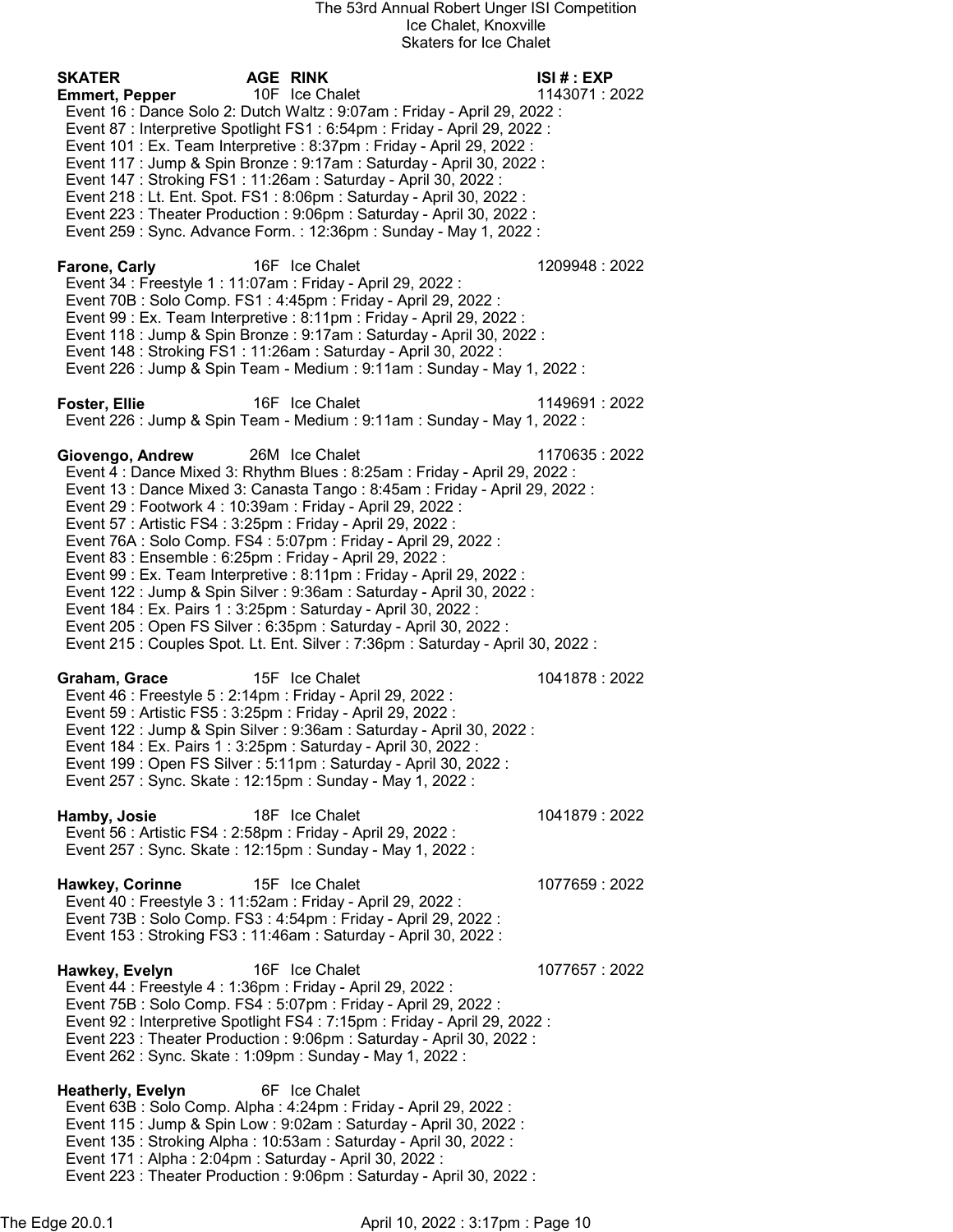SKATER AGE RINK ISI # : EXP **Imai, Sora** 1148250 : 2022 1148250 : 1148250 : 1148250 : 1148250 : 2022 Event 31 : Footwork 6 : 10:51am : Friday - April 29, 2022 : Event 60 : Artistic FS6 : 3:25pm : Friday - April 29, 2022 : Event 105 : Rhythmic Ribbon FS6 : 8:00am : Saturday - April 30, 2022 : Event 210 : Drama Spot. FS6 : 6:59pm : Saturday - April 30, 2022 : Jacklet, Jeshua 20M Ice Chalet 761044 : 2022 Event 42 : Open Pairs Too Gold : 1:14pm : Friday - April 29, 2022 : Event 80 : Family Spotlight : 5:31pm : Friday - April 29, 2022 : Event 94 : Interpretive Spotlight FS7 : 7:44pm : Friday - April 29, 2022 : Event 106 : Rhythmic Ribbon FS7 : 8:00am : Saturday - April 30, 2022 : Event 124 : Jump & Spin Gold : 10:19am : Saturday - April 30, 2022 : Event 161 : Artistic FS7 : 12:13pm : Saturday - April 30, 2022 : Event 186 : Open Pairs Gold : 3:41pm : Saturday - April 30, 2022 : Event 217 : Couples Spot. Drama Gold : 7:49pm : Saturday - April 30, 2022 : Event 223 : Theater Production : 9:06pm : Saturday - April 30, 2022 : Event 257 : Sync. Skate : 12:15pm : Sunday - May 1, 2022 : **Jacklet, Lillyanna** 14F Ice Chalet 1051176 : 2022 Event 15 : Dance Solo 5: Hickory Hoedown : 8:45am : Friday - April 29, 2022 : Event 20 : Dance Solo 5: Willow Waltz : 9:24am : Friday - April 29, 2022 : Event 52 : Artistic FS3 : 2:33pm : Friday - April 29, 2022 : Event 80 : Family Spotlight : 5:31pm : Friday - April 29, 2022 : Event 84 : Drama Spot. FS3 : 6:38pm : Friday - April 29, 2022 : Event 93 : Interpretive Spotlight FS3 : 7:34pm : Friday - April 29, 2022 : Event 107 : Rhythmic Ribbon FS3 : 8:24am : Saturday - April 30, 2022 : Event 122 : Jump & Spin Silver : 9:36am : Saturday - April 30, 2022 : Event 196 : Open FS Bronze : 4:39pm : Saturday - April 30, 2022 : Event 214 : Couples Spot. Lt. Ent. Silver : 7:36pm : Saturday - April 30, 2022 : Event 223 : Theater Production : 9:06pm : Saturday - April 30, 2022 : Event 262 : Sync. Skate : 1:09pm : Sunday - May 1, 2022 : **Jarrett, Colton 6M Ice Chalet 1136889 : 2022**  Event 69A : Solo Comp. Delta : 4:36pm : Friday - April 29, 2022 : Event 80 : Family Spotlight : 5:31pm : Friday - April 29, 2022 : Event 116 : Jump & Spin Low : 9:02am : Saturday - April 30, 2022 : Event 144 : Stroking Delta : 11:10am : Saturday - April 30, 2022 : Event 223 : Theater Production : 9:06pm : Saturday - April 30, 2022 : Event 233 : Couples Spot. Char. Silver : 9:55am : Sunday - May 1, 2022 : Event 252 : Char. Spot. Delta : 11:45am : Sunday - May 1, 2022 : Event 259 : Sync. Advance Form. : 12:36pm : Sunday - May 1, 2022 : Jarrett, Josie 14F Ice Chalet 1066876 : 2022 Event 2 : Dance Solo 4: Swing Dance : 8:00am : Friday - April 29, 2022 : Event 80 : Family Spotlight : 5:31pm : Friday - April 29, 2022 : Event 110 : Rhythmic Ribbon FS4 : 8:24am : Saturday - April 30, 2022 : Event 122 : Jump & Spin Silver : 9:36am : Saturday - April 30, 2022 : Event 155 : Stroking FS4 : 11:58am : Saturday - April 30, 2022 : Event 214 : Couples Spot. Lt. Ent. Silver : 7:36pm : Saturday - April 30, 2022 : Event 223 : Theater Production : 9:06pm : Saturday - April 30, 2022 : Event 224 : Figures 1 : 9:00am : Sunday - May 1, 2022 : Event 243 : Char. Spot. FS4 : 10:35am : Sunday - May 1, 2022 : Event 262 : Sync. Skate : 1:09pm : Sunday - May 1, 2022 : **Jennings, Kylea** 11F Ice Chalet 1202178 : 2022 Event 223 : Theater Production : 9:06pm : Saturday - April 30, 2022 : Killeffer, Allie 11F Ice Chalet 1197150 : 2022 Event 66A : Solo Comp. Beta : 4:24pm : Friday - April 29, 2022 : Event 100 : Ex. Team Interpretive : 8:37pm : Friday - April 29, 2022 : Event 176 : Beta : 2:48pm : Saturday - April 30, 2022 : Event 254 : Theme Spot. Beta : 11:45am : Sunday - May 1, 2022 :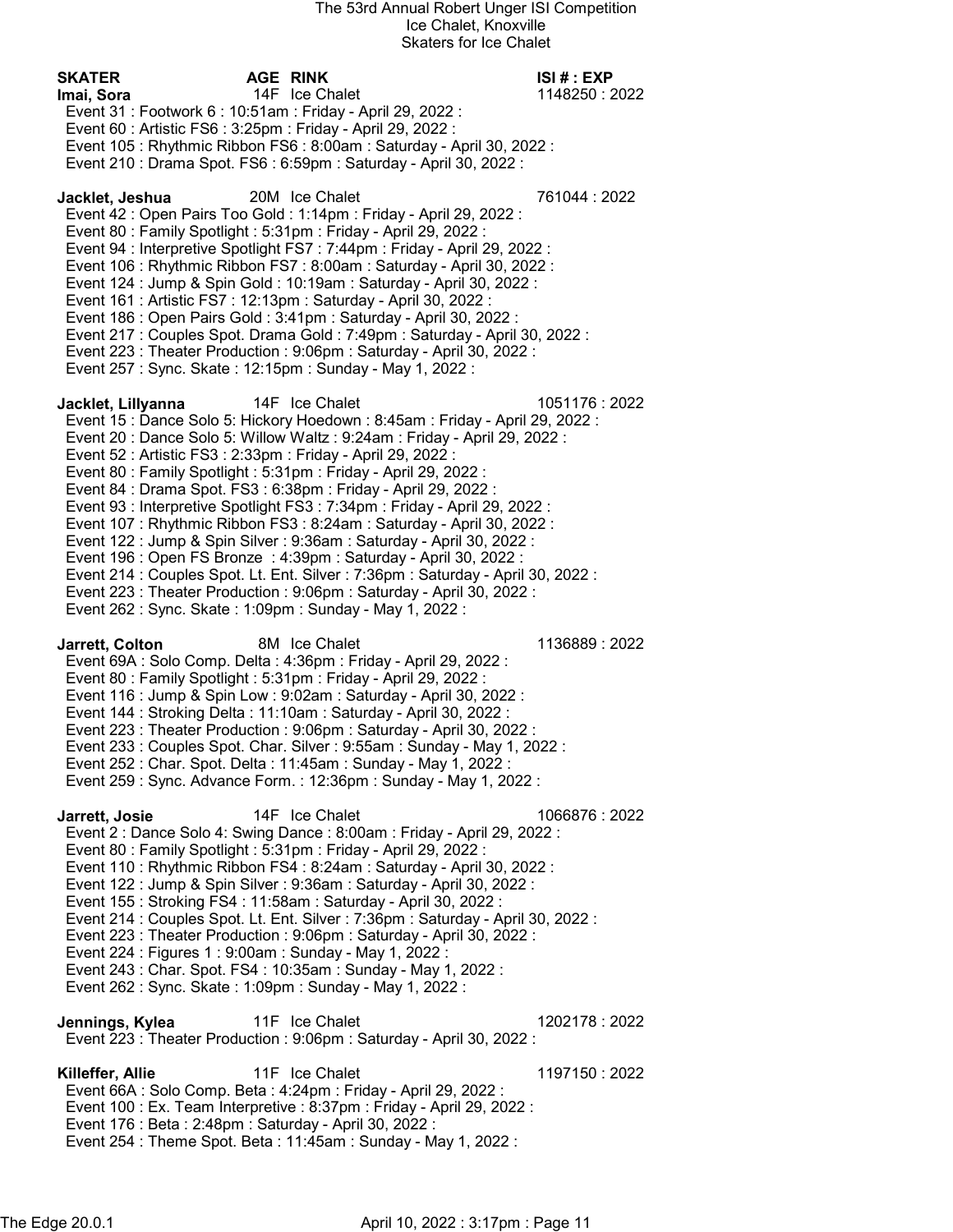SKATER AGE RINK ISI # : EXP **King, Grace** 24F Ice Chalet 1202166 : 2022 Event 9 : Dance Mixed 2: Dutch Waltz : 8:25am : Friday - April 29, 2022 : Event 17 : Dance Solo 2: Dutch Waltz : 9:07am : Friday - April 29, 2022 : Event 35 : Freestyle 1 : 11:07am : Friday - April 29, 2022 : Event 49 : Artistic FS1 : 2:33pm : Friday - April 29, 2022 : Event 89 : Interpretive Spotlight FS1 : 6:54pm : Friday - April 29, 2022 : Event 99 : Ex. Team Interpretive : 8:11pm : Friday - April 29, 2022 : Event 148 : Stroking FS1 : 11:26am : Saturday - April 30, 2022 : Event 195 : Open FS Bronze : 4:39pm : Saturday - April 30, 2022 : Event 215 : Couples Spot. Lt. Ent. Silver : 7:36pm : Saturday - April 30, 2022 : Event 226 : Jump & Spin Team - Medium : 9:11am : Sunday - May 1, 2022 : Knox, Tony 64M Ice Chalet **1998** 452693 : 2022 Event 29 : Footwork 4 : 10:39am : Friday - April 29, 2022 : Event 58 : Artistic FS4 : 3:25pm : Friday - April 29, 2022 : Event 83 : Ensemble : 6:25pm : Friday - April 29, 2022 : Event 91 : Interpretive Spotlight FS4 : 7:15pm : Friday - April 29, 2022 : Event 222 : Lt. Ent. Spot. FS4 : 8:48pm : Saturday - April 30, 2022 : Event 233 : Couples Spot. Char. Silver : 9:55am : Sunday - May 1, 2022 : Event 263 : Small Production Team : 1:19pm : Sunday - May 1, 2022 : Kohnstamm, George 14M Ice Chalet 1202180 : 2022 Event 67A : Solo Comp. Gamma : 4:36pm : Friday - April 29, 2022 : Event 83 : Ensemble : 6:25pm : Friday - April 29, 2022 : Event 99 : Ex. Team Interpretive : 8:11pm : Friday - April 29, 2022 : Event 118 : Jump & Spin Bronze : 9:17am : Saturday - April 30, 2022 : Event 142 : Stroking Gamma : 11:10am : Saturday - April 30, 2022 : Event 178 : Gamma : 2:48pm : Saturday - April 30, 2022 : Event 251 : Char. Spot. Gamma : 11:45am : Sunday - May 1, 2022 : Massey, Tommy 62F Ice Chalet 1181658 : 2022 Event 83 : Ensemble : 6:25pm : Friday - April 29, 2022 : Event 263 : Small Production Team : 1:19pm : Sunday - May 1, 2022 : Matheny, Ethan 6M Ice Chalet Event 223 : Theater Production : 9:06pm : Saturday - April 30, 2022 : **Maxwell, Elienna** 9F Ice Chalet 1146486 : 2022 Event 140 : Stroking Beta : 11:10am : Saturday - April 30, 2022 : Event 175 : Beta : 2:27pm : Saturday - April 30, 2022 : **McAllister, Rachil 19F Ice Chalet 1146487 : 2022**  Event 5 : Dance Solo 3: Rhythm Blues : 8:25am : Friday - April 29, 2022 : Event 12 : Dance Solo 3: Canasta Tango : 8:45am : Friday - April 29, 2022 : Event 28 : Footwork 3 : 10:39am : Friday - April 29, 2022 : Event 40 : Freestyle 3 : 11:52am : Friday - April 29, 2022 : Event 53 : Artistic FS3 : 2:58pm : Friday - April 29, 2022 : Event 74A : Solo Comp. FS3 : 4:54pm : Friday - April 29, 2022 : Event 118 : Jump & Spin Bronze : 9:17am : Saturday - April 30, 2022 : Event 150 : Stroking FS3 : 11:26am : Saturday - April 30, 2022 : Event 226 : Jump & Spin Team - Medium : 9:11am : Sunday - May 1, 2022 : Event 234 : Couples Spot. Char. Bronze : 9:55am : Sunday - May 1, 2022 : Event 263 : Small Production Team : 1:19pm : Sunday - May 1, 2022 : **McMahan, Eden** 8F Ice Chalet 1157249 : 2022 Event 8 : Solo Dance 1 : 8:25am : Friday - April 29, 2022 : Event 68B : Solo Comp. Delta : 4:36pm : Friday - April 29, 2022 : Event 116 : Jump & Spin Low : 9:02am : Saturday - April 30, 2022 : Event 144 : Stroking Delta : 11:10am : Saturday - April 30, 2022 : Event 180 : Delta : 3:05pm : Saturday - April 30, 2022 : Event 259 : Sync. Advance Form. : 12:36pm : Sunday - May 1, 2022 :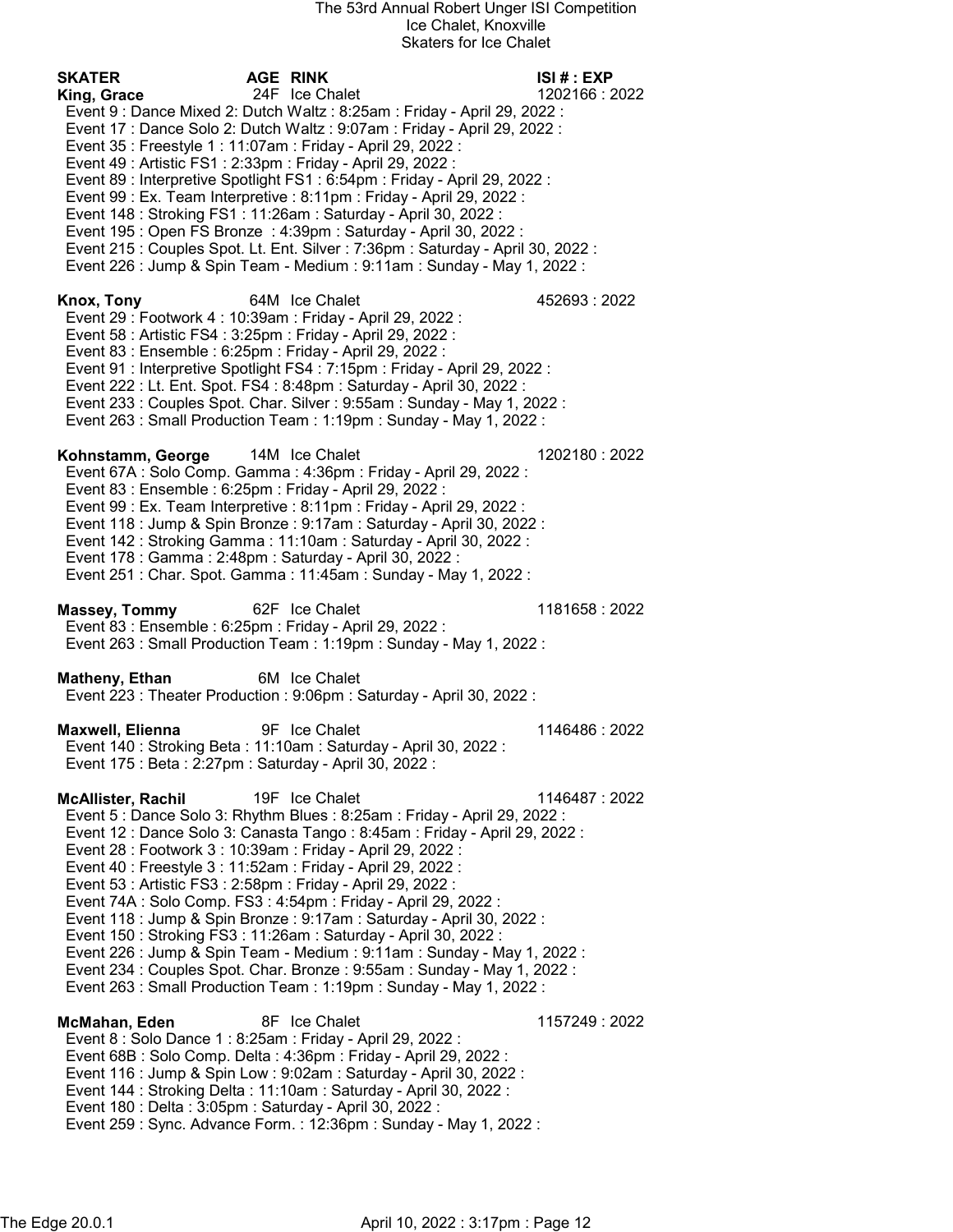| SKATER          |                | <b>AGE RINK</b>                                                                                                                                          | ISI#: EXP      |
|-----------------|----------------|----------------------------------------------------------------------------------------------------------------------------------------------------------|----------------|
|                 | McMahan, Reese | 10F Ice Chalet                                                                                                                                           | 1156833:2022   |
|                 |                | Event 6 : Dance Solo 3: Rhythm Blues : 8:25am : Friday - April 29, 2022 :<br>Event 11 : Dance Solo 3: Canasta Tango : 8:45am : Friday - April 29, 2022 : |                |
|                 |                | Event 37 : Freestyle 2 : 11:29am : Friday - April 29, 2022 :                                                                                             |                |
|                 |                | Event 50 : Artistic FS2 : 2:33pm : Friday - April 29, 2022 :                                                                                             |                |
|                 |                | Event 71B: Solo Comp. FS2: 4:45pm: Friday - April 29, 2022:                                                                                              |                |
|                 |                | Event 101 : Ex. Team Interpretive : 8:37pm : Friday - April 29, 2022 :                                                                                   |                |
|                 |                | Event 149 : Stroking FS2 : 11:26am : Saturday - April 30, 2022 :                                                                                         |                |
|                 |                | Event 259 : Sync. Advance Form. : 12:36pm : Sunday - May 1, 2022 :                                                                                       |                |
|                 |                |                                                                                                                                                          |                |
| Miller, Isabela |                | 16F Ice Chalet<br>Event 21 : Dance Solo 7: Rocker Foxtrot : 9:24am : Friday - April 29, 2022 :                                                           | 1150818:2022   |
|                 |                | Event 31 : Footwork 7 : 10:51am : Friday - April 29, 2022 :                                                                                              |                |
|                 |                | Event 42 : Open Pairs Too Gold : 1:14pm : Friday - April 29, 2022 :                                                                                      |                |
|                 |                | Event 60 : Artistic FS6 : 3:25pm : Friday - April 29, 2022 :                                                                                             |                |
|                 |                | Event 77 : Solo Comp. FS6 : 5:18pm : Friday - April 29, 2022 :                                                                                           |                |
|                 |                | Event 99 : Ex. Team Interpretive : 8:11pm : Friday - April 29, 2022 :                                                                                    |                |
|                 |                | Event 200 : Open FS Gold : 5:11pm : Saturday - April 30, 2022 :                                                                                          |                |
|                 |                | Event 216 : Lt. Ent. Spot. FS6 : 7:49pm : Saturday - April 30, 2022 :                                                                                    |                |
|                 |                | Event 223 : Theater Production : 9:06pm : Saturday - April 30, 2022 :                                                                                    |                |
| Miller, Lauren  |                | 17F Ice Chalet                                                                                                                                           | 1169193:2022   |
|                 |                | Event 257 : Sync. Skate : 12:15pm : Sunday - May 1, 2022 :                                                                                               |                |
|                 |                | 9F Ice Chalet                                                                                                                                            |                |
| Mitchell, Lily  |                | Event 39 : Freestyle 3 : 11:52am : Friday - April 29, 2022 :                                                                                             | 1156959:2022   |
|                 |                | Event 51 : Artistic FS3 : 2:33pm : Friday - April 29, 2022 :                                                                                             |                |
|                 |                | Event 73A : Solo Comp. FS3 : 4:54pm : Friday - April 29, 2022 :                                                                                          |                |
|                 |                | Event 88 : Interpretive Spotlight FS3 : 6:54pm : Friday - April 29, 2022 :                                                                               |                |
|                 |                | Event 101 : Ex. Team Interpretive : 8:37pm : Friday - April 29, 2022 :                                                                                   |                |
|                 |                | Event 117 : Jump & Spin Bronze : 9:17am : Saturday - April 30, 2022 :                                                                                    |                |
|                 |                | Event 223 : Theater Production : 9:06pm : Saturday - April 30, 2022 :<br>Event 244 : Char. Spot. FS3 : 11:18am : Sunday - May 1, 2022 :                  |                |
|                 |                | Event 259 : Sync. Advance Form. : 12:36pm : Sunday - May 1, 2022 :                                                                                       |                |
|                 |                |                                                                                                                                                          |                |
|                 | Murphy, Reagan | 16F Ice Chalet                                                                                                                                           | 1169978:2022   |
|                 |                | Event 52 : Artistic FS3 : 2:33pm : Friday - April 29, 2022 :<br>Event 93 : Interpretive Spotlight FS3 : 7:34pm : Friday - April 29, 2022 :               |                |
|                 |                | Event 98 : Ex. Team Interpretive : 8:11pm : Friday - April 29, 2022 :                                                                                    |                |
|                 |                | Event 118 : Jump & Spin Bronze : 9:17am : Saturday - April 30, 2022 :                                                                                    |                |
|                 |                | Event 257 : Sync. Skate : 12:15pm : Sunday - May 1, 2022 :                                                                                               |                |
|                 |                |                                                                                                                                                          |                |
|                 | Nicks, Barbara | 6F Ice Chalet                                                                                                                                            | 1197134: 2022  |
|                 |                | Event 68A : Solo Comp. Delta : 4:36pm : Friday - April 29, 2022 :<br>Event 100 : Ex. Team Interpretive : 8:37pm : Friday - April 29, 2022 :              |                |
|                 |                | Event 115 : Jump & Spin Low : 9:02am : Saturday - April 30, 2022 :                                                                                       |                |
|                 |                | Event 179 : Delta : 3:05pm : Saturday - April 30, 2022 :                                                                                                 |                |
|                 |                | Event 223 : Theater Production : 9:06pm : Saturday - April 30, 2022 :                                                                                    |                |
|                 |                | Event 228 : Couples Spot. Char. Low : 9:25am : Sunday - May 1, 2022 :                                                                                    |                |
|                 |                | Event 239 : Lt. Ent. Spot. Delta : 10:15am : Sunday - May 1, 2022 :                                                                                      |                |
|                 | Nipper, Camron | 19F Ice Chalet                                                                                                                                           | 1067335: 2022  |
|                 |                | Event 62 : Artistic FS8 : 3:46pm : Friday - April 29, 2022 :                                                                                             |                |
|                 |                |                                                                                                                                                          |                |
| Nolen, Emma     |                | 9F Ice Chalet                                                                                                                                            | 1162883:2022   |
|                 |                | Event 33 : Freestyle 1 : 11:07am : Friday - April 29, 2022 :                                                                                             |                |
|                 |                | Event 146 : Stroking FS1 : 11:26am : Saturday - April 30, 2022 :                                                                                         |                |
|                 |                | Event 225 : Solo Comp. FS1 : 9:00am : Sunday - May 1, 2022 :                                                                                             |                |
| Ogle, Emma      |                | 16F Ice Chalet                                                                                                                                           | 1028111 : 2022 |
|                 |                | Event 86 : Drama Spot. Gold : 6:38pm : Friday - April 29, 2022 :                                                                                         |                |
|                 |                | Event 160 : Stroking Gold : 12:07pm : Saturday - April 30, 2022 :                                                                                        |                |
|                 |                | Event 165 : Ex. Rhythm Dance Platinum : 1:38pm : Saturday - April 30, 2022 :                                                                             |                |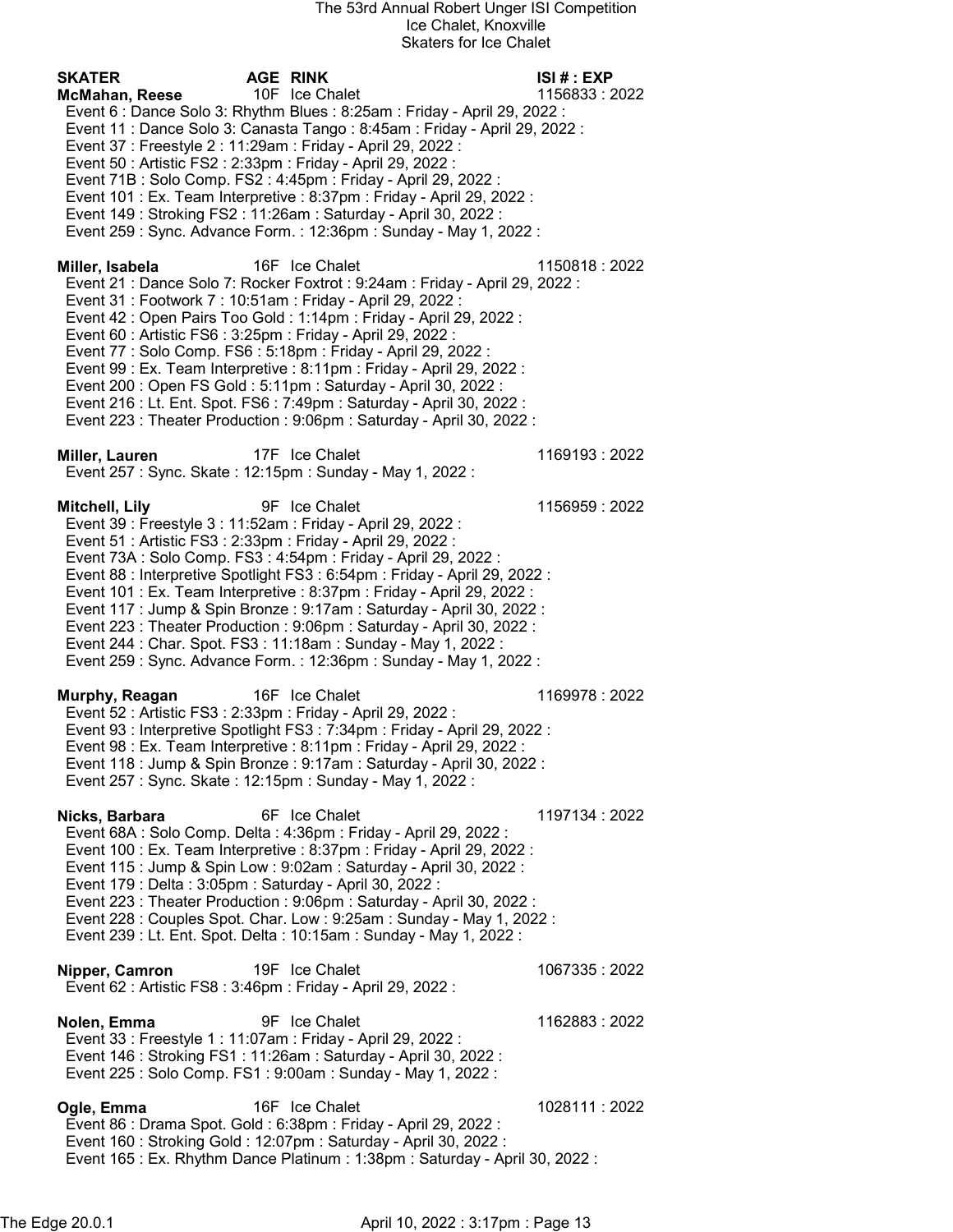| <b>SKATER</b>                                            | <b>AGE RINK</b> |                                                                                                                                                    | ISI# : EXP     |
|----------------------------------------------------------|-----------------|----------------------------------------------------------------------------------------------------------------------------------------------------|----------------|
| Orlovskyy, Alina                                         |                 | 7F Ice Chalet<br>Event 65B : Solo Comp. Beta : 4:24pm : Friday - April 29, 2022 :                                                                  | 1202157:2022   |
|                                                          |                 | Event 100 : Ex. Team Interpretive : 8:37pm : Friday - April 29, 2022 :                                                                             |                |
|                                                          |                 | Event 115 : Jump & Spin Low : 9:02am : Saturday - April 30, 2022 :<br>Event 137: Stroking Beta: 10:53am: Saturday - April 30, 2022:                |                |
| Event 175 : Beta : 2:27pm : Saturday - April 30, 2022 :  |                 |                                                                                                                                                    |                |
|                                                          |                 | Event 223 : Theater Production : 9:06pm : Saturday - April 30, 2022 :                                                                              |                |
|                                                          |                 | Event 228 : Couples Spot. Char. Low : 9:25am : Sunday - May 1, 2022 :                                                                              |                |
|                                                          |                 | Event 237 : Lt. Ent. Spot. Beta : 10:15am : Sunday - May 1, 2022 :                                                                                 |                |
|                                                          |                 | Event 254 : Theme Spot. Beta : 11:45am : Sunday - May 1, 2022 :                                                                                    |                |
| Pinkston, Kyleigh                                        |                 | 11F Ice Chalet<br>Event 38 : Freestyle 2 : 11:29am : Friday - April 29, 2022 :<br>Event 149 : Stroking FS2 : 11:26am : Saturday - April 30, 2022 : | 1166402:2022   |
|                                                          |                 | Event 259 : Sync. Advance Form. : 12:36pm : Sunday - May 1, 2022 :                                                                                 |                |
|                                                          |                 |                                                                                                                                                    |                |
| Radford, Kaitlyn                                         |                 | 20F Ice Chalet                                                                                                                                     | 1198906: 2022  |
| Event 177 : Beta : 2:48pm : Saturday - April 30, 2022 :  |                 |                                                                                                                                                    |                |
| Ragle, Maddison                                          |                 | 12F Ice Chalet                                                                                                                                     | 1088121:2022   |
|                                                          |                 | Event 6 : Dance Solo 3: Rhythm Blues : 8:25am : Friday - April 29, 2022 :                                                                          |                |
|                                                          |                 | Event 51 : Artistic FS3 : 2:33pm : Friday - April 29, 2022 :                                                                                       |                |
|                                                          |                 | Event 121 : Jump & Spin Silver : 9:36am : Saturday - April 30, 2022 :<br>Event 152: Stroking FS3: 11:46am: Saturday - April 30, 2022:              |                |
|                                                          |                 | Event 204 : Ex. Freestyle 4 : 6:35pm : Saturday - April 30, 2022 :                                                                                 |                |
|                                                          |                 |                                                                                                                                                    |                |
| Reed, Paige                                              |                 | 9F Ice Chalet                                                                                                                                      | 1211779:2022   |
|                                                          |                 | Event 170 : Pre Alpha : 2:04pm : Saturday - April 30, 2022 :                                                                                       |                |
| Reed, Phia                                               |                 | 7F Ice Chalet<br>Event 169 : Pre Alpha : 2:04pm : Saturday - April 30, 2022 :                                                                      | 1211777 : 2022 |
| Reed, Phoebe                                             |                 | 7F Ice Chalet                                                                                                                                      | 1211780: 2022  |
|                                                          |                 | Event 169 : Pre Alpha : 2:04pm : Saturday - April 30, 2022 :                                                                                       |                |
|                                                          |                 |                                                                                                                                                    |                |
| Reed, Piper                                              |                 | 10F Ice Chalet                                                                                                                                     | 1211778:2022   |
| Event 173 : Alpha : 2:27pm : Saturday - April 30, 2022 : |                 |                                                                                                                                                    |                |
| <b>Reynolds, Allison</b>                                 |                 | 10F Ice Chalet                                                                                                                                     | 1136837: 2022  |
|                                                          |                 | Event 100 : Ex. Team Interpretive : 8:37pm : Friday - April 29, 2022 :                                                                             |                |
|                                                          |                 | Event 117 : Jump & Spin Bronze : 9:17am : Saturday - April 30, 2022 :                                                                              |                |
|                                                          |                 | Event 182 : Freestyle 1 : 3:05pm : Saturday - April 30, 2022 :<br>Event 213 : Couples Spot. Lt. Ent. Bronze : 7:36pm : Saturday - April 30, 2022 : |                |
|                                                          |                 | Event 259 : Sync. Advance Form. : 12:36pm : Sunday - May 1, 2022 :                                                                                 |                |
|                                                          |                 |                                                                                                                                                    |                |
| Rieger, Amanda                                           |                 | 41F Ice Chalet                                                                                                                                     | 1212142: 2022  |
| Event 82 : Ensemble : 6:12pm : Friday - April 29, 2022 : |                 |                                                                                                                                                    |                |
| Rieger, Hannah                                           |                 | 9F Ice Chalet                                                                                                                                      | 1114710:2022   |
|                                                          |                 | Event 39 : Freestyle 3 : 11:52am : Friday - April 29, 2022 :                                                                                       |                |
| Event 82 : Ensemble : 6:12pm : Friday - April 29, 2022 : |                 |                                                                                                                                                    |                |
|                                                          |                 | Event 88 : Interpretive Spotlight FS3 : 6:54pm : Friday - April 29, 2022 :                                                                         |                |
|                                                          |                 | Event 100 : Ex. Team Interpretive : 8:37pm : Friday - April 29, 2022 :<br>Event 117 : Jump & Spin Bronze : 9:17am : Saturday - April 30, 2022 :    |                |
|                                                          |                 | Event 151: Stroking FS3: 11:46am: Saturday - April 30, 2022:                                                                                       |                |
|                                                          |                 | Event 194 : Open FS Bronze : 4:39pm : Saturday - April 30, 2022 :                                                                                  |                |
|                                                          |                 | Event 213 : Couples Spot. Lt. Ent. Bronze : 7:36pm : Saturday - April 30, 2022 :                                                                   |                |
|                                                          |                 | Event 223 : Theater Production : 9:06pm : Saturday - April 30, 2022 :<br>Event 244 : Char. Spot. FS3 : 11:18am : Sunday - May 1, 2022 :            |                |
|                                                          |                 | Event 259 : Sync. Advance Form. : 12:36pm : Sunday - May 1, 2022 :                                                                                 |                |
|                                                          |                 |                                                                                                                                                    |                |
| Rieger, Jason                                            |                 | 43M Ice Chalet                                                                                                                                     | 1146711 : 2024 |
| Event 82 : Ensemble : 6:12pm : Friday - April 29, 2022 : |                 |                                                                                                                                                    |                |

The Edge 20.0.1 **April 10, 2022 : 3:17pm : Page 14** 

Event 228 : Couples Spot. Char. Low : 9:25am : Sunday - May 1, 2022 :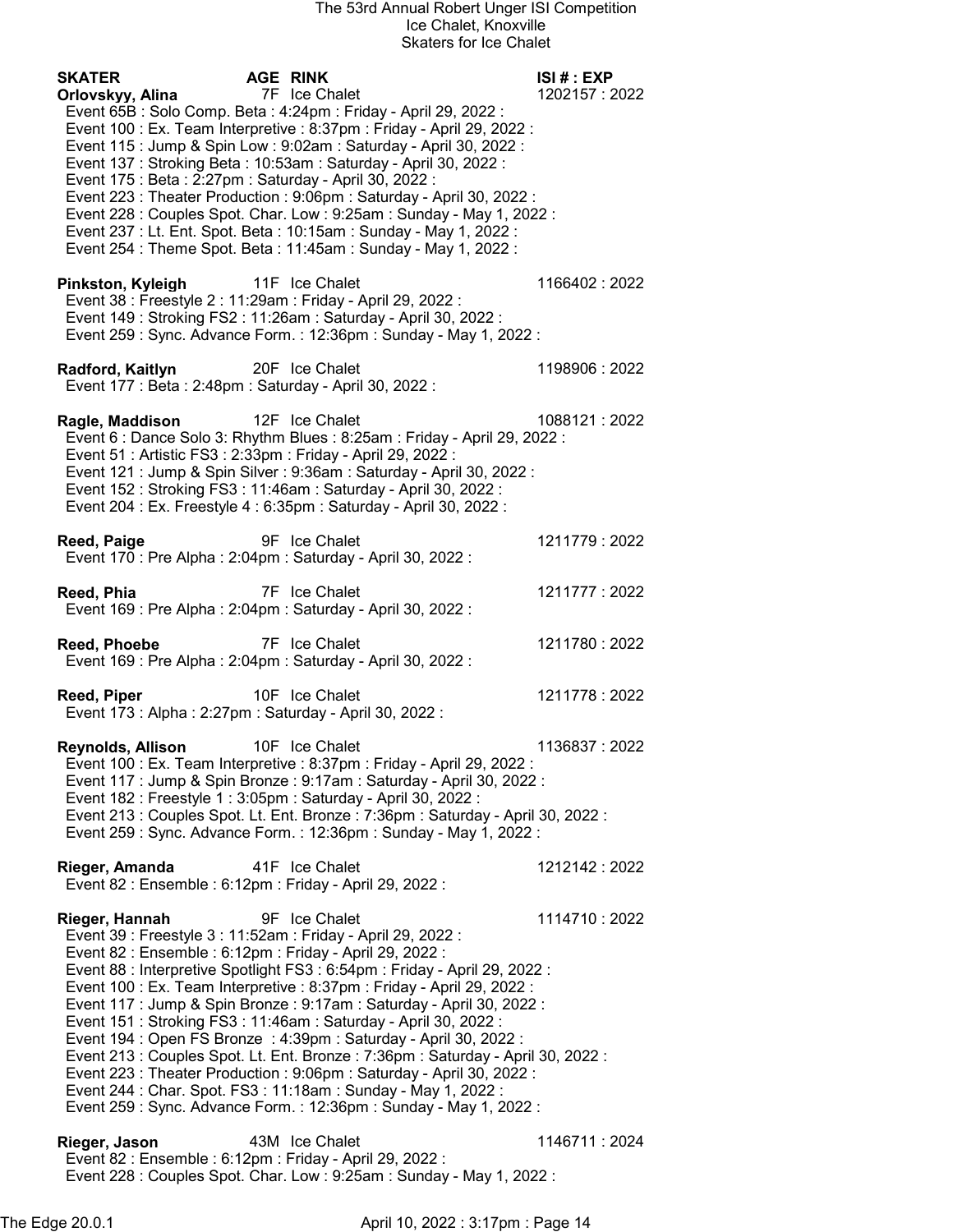SKATER AGE RINK ISI # : EXP Rieger, Samantha 11F Ice Chalet 1097980 : 2022 Event 16 : Dance Solo 2: Dutch Waltz : 9:07am : Friday - April 29, 2022 : Event 39 : Freestyle 3 : 11:52am : Friday - April 29, 2022 : Event 51 : Artistic FS3 : 2:33pm : Friday - April 29, 2022 : Event 82 : Ensemble : 6:12pm : Friday - April 29, 2022 : Event 88 : Interpretive Spotlight FS3 : 6:54pm : Friday - April 29, 2022 : Event 101 : Ex. Team Interpretive : 8:37pm : Friday - April 29, 2022 : Event 120 : Jump & Spin Silver : 9:36am : Saturday - April 30, 2022 : Event 152 : Stroking FS3 : 11:46am : Saturday - April 30, 2022 : Event 223 : Theater Production : 9:06pm : Saturday - April 30, 2022 : Event 245 : Char. Spot. FS3 : 11:18am : Sunday - May 1, 2022 : Event 262 : Sync. Skate : 1:09pm : Sunday - May 1, 2022 : Roach, Arwen 19F Ice Chalet 1147519 : 2022 Event 53 : Artistic FS3 : 2:58pm : Friday - April 29, 2022 : Event 196 : Open FS Bronze : 4:39pm : Saturday - April 30, 2022 : Event 234 : Couples Spot. Char. Bronze : 9:55am : Sunday - May 1, 2022 : Rose, Skyler **14F** Ice Chalet 1197128 : 2022 Event 181 : Delta : 3:05pm : Saturday - April 30, 2022 : Event 223 : Theater Production : 9:06pm : Saturday - April 30, 2022 : **Roth, Alexa** 15F Ice Chalet 1042111 : 2022 Event 30 : Footwork 5 : 10:39am : Friday - April 29, 2022 : Event 59 : Artistic FS5 : 3:25pm : Friday - April 29, 2022 : Event 96 : Interpretive Spotlight FS5 : 7:44pm : Friday - April 29, 2022 : Event 157 : Stroking FS5 : 12:07pm : Saturday - April 30, 2022 : Event 199 : Open FS Silver : 5:11pm : Saturday - April 30, 2022 : Sawyers, Norah Paige 10F Ice Chalet 1202263 : 2022 Event 66A : Solo Comp. Beta : 4:24pm : Friday - April 29, 2022 : Event 115 : Jump & Spin Low : 9:02am : Saturday - April 30, 2022 : Event 140 : Stroking Beta : 11:10am : Saturday - April 30, 2022 : Event 176 : Beta : 2:48pm : Saturday - April 30, 2022 : Sobota, Jaedyn 18F Ice Chalet 1018305 : 2022 Event 32 : Footwork 7 : 10:51am : Friday - April 29, 2022 : Event 98 : Ex. Team Interpretive : 8:11pm : Friday - April 29, 2022 : Event 124 : Jump & Spin Gold : 10:19am : Saturday - April 30, 2022 : Event 161 : Artistic FS7 : 12:13pm : Saturday - April 30, 2022 : Event 186 : Open Pairs Gold : 3:41pm : Saturday - April 30, 2022 : Event 216 : Lt. Ent. Spot. FS7 : 7:49pm : Saturday - April 30, 2022 : Event 223 : Theater Production : 9:06pm : Saturday - April 30, 2022 : Event 227 : Jump & Spin Team - High : 9:11am : Sunday - May 1, 2022 : Event 232 : Couples Spot. Char. Gold : 9:41am : Sunday - May 1, 2022 : Event 257 : Sync. Skate : 12:15pm : Sunday - May 1, 2022 : Stache, Holly 20F Ice Chalet 1077668 : 2022 Event 263 : Small Production Team : 1:19pm : Sunday - May 1, 2022 : Stache, Norma 61F Ice Chalet 1077669 : 2022 Event 263 : Small Production Team : 1:19pm : Sunday - May 1, 2022 : Stiefel, Mairen 10F Ice Chalet 1156839 : 2022 Event 16 : Dance Solo 2: Dutch Waltz : 9:07am : Friday - April 29, 2022 : Event 37 : Freestyle 2 : 11:29am : Friday - April 29, 2022 : Event 71B : Solo Comp. FS2 : 4:45pm : Friday - April 29, 2022 : Event 149 : Stroking FS2 : 11:26am : Saturday - April 30, 2022 : Event 223 : Theater Production : 9:06pm : Saturday - April 30, 2022 : Event 259 : Sync. Advance Form. : 12:36pm : Sunday - May 1, 2022 :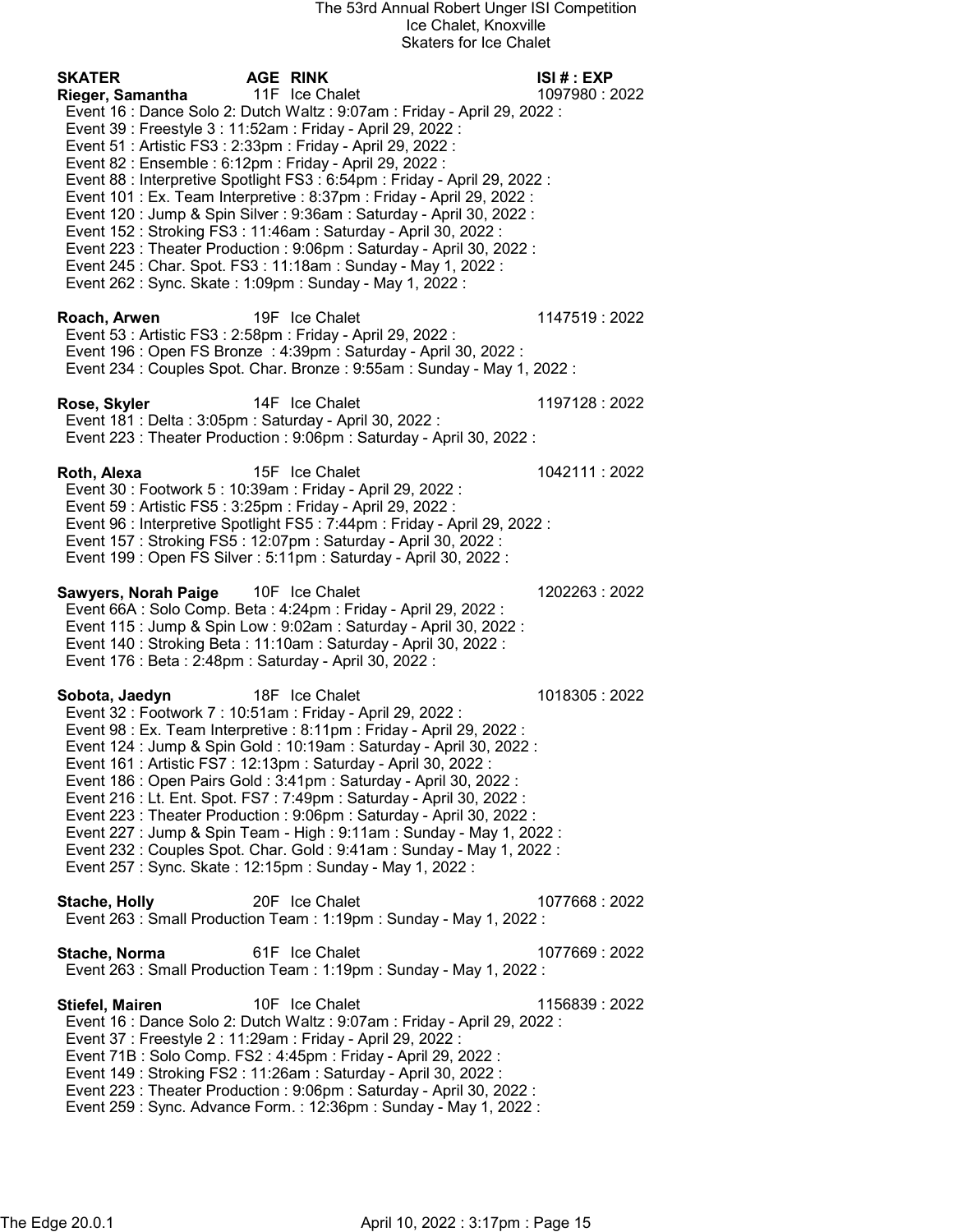## SKATER AGE RINK ISI # : EXP Swindeman, Evelyn Rose 9F Ice Chalet 1165248 : 2022 Event 66A : Solo Comp. Beta : 4:24pm : Friday - April 29, 2022 : Event 117 : Jump & Spin Bronze : 9:17am : Saturday - April 30, 2022 : Event 138 : Stroking Beta : 10:53am : Saturday - April 30, 2022 : Event 175 : Beta : 2:27pm : Saturday - April 30, 2022 : Event 259 : Sync. Advance Form. : 12:36pm : Sunday - May 1, 2022 : Swindeman, Isabelle 11F Ice Chalet 11 1165250 : 2022 Event 117 : Jump & Spin Bronze : 9:17am : Saturday - April 30, 2022 : Event 147 : Stroking FS1 : 11:26am : Saturday - April 30, 2022 : Event 182 : Freestyle 1 : 3:05pm : Saturday - April 30, 2022 : Event 225 : Solo Comp. FS1 : 9:00am : Sunday - May 1, 2022 : Event 259 : Sync. Advance Form. : 12:36pm : Sunday - May 1, 2022 : VanWinkle, Kelly 13F Ice Chalet 1208501 : 2022 Event 174 : Alpha : 2:27pm : Saturday - April 30, 2022 :

**Zentgraf, Altair** 15M Ice Chalet 1136857 : 2022 Event 18 : Dance Mixed 10: Westminster Waltz : 9:24am : Friday - April 29, 2022 : Event 22 : Dance Solo 10: Argentine Tango : 9:52am : Friday - April 29, 2022 : Event 206 : Open FS Platinum Short : 6:35pm : Saturday - April 30, 2022 :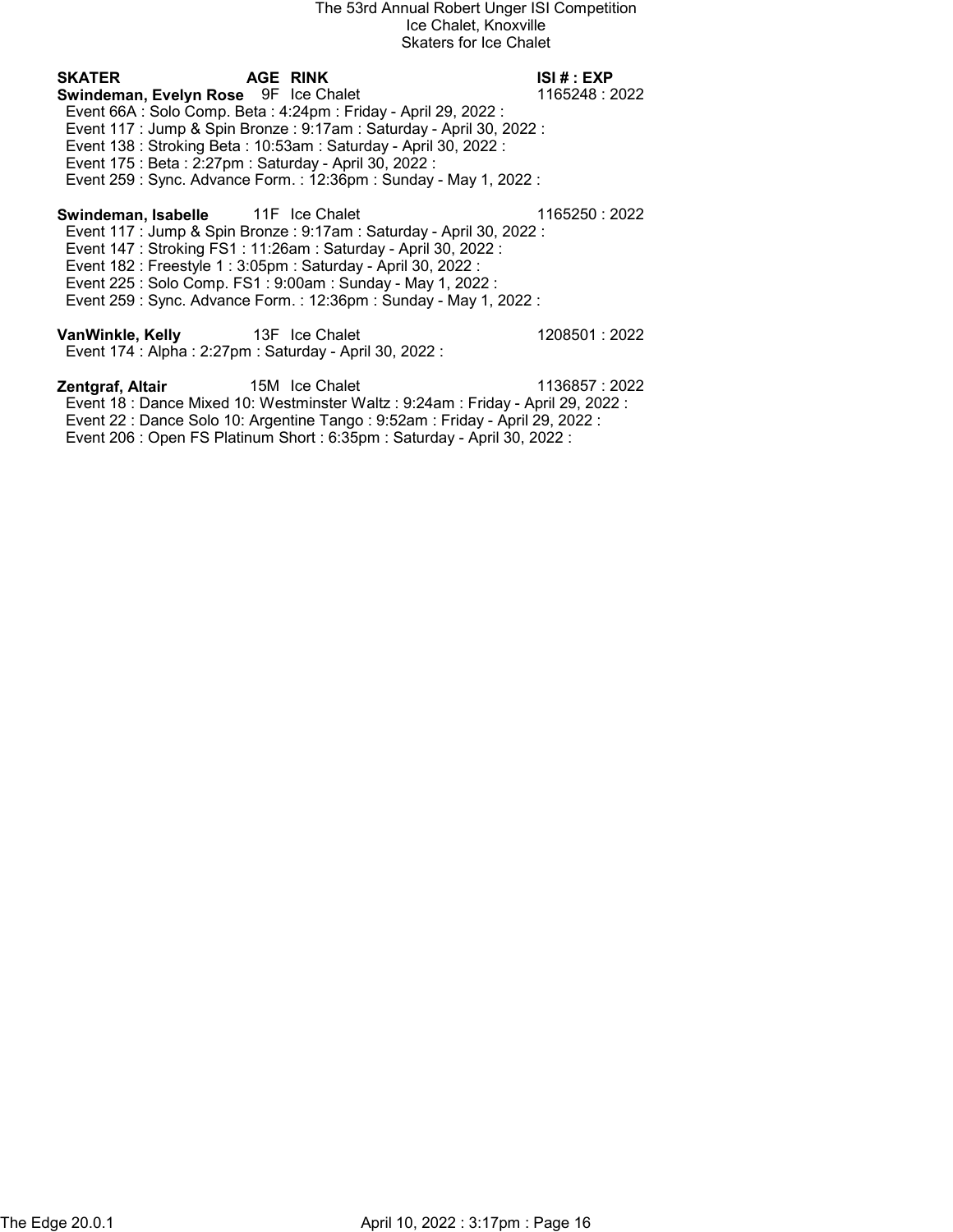| <b>SKATER</b><br>Amyx, Alexandra | AGE RINK<br>13F Lou & Gib Reese Ice Arena<br>Event 11 : Dance Solo 3: Canasta Tango : 8:45am : Friday - April 29, 2022 :<br>Event 27 : Footwork 4 : 10:23am : Friday - April 29, 2022 :<br>Event 41 : Freestyle 4 : 1:14pm : Friday - April 29, 2022 :<br>Event 83 : Ensemble : 6:25pm : Friday - April 29, 2022 :<br>Event 97 : Ex. Team Interpretive : 8:03pm : Friday - April 29, 2022 :<br>Event 121 : Jump & Spin Silver : 9:36am : Saturday - April 30, 2022 :<br>Event 202: Open FS Silver: 5:48pm: Saturday - April 30, 2022:<br>Event 223 : Theater Production : 9:06pm : Saturday - April 30, 2022 :<br>Event 229 : Lt. Ent. Spot. FS4 : 9:25am : Sunday - May 1, 2022 :<br>Event 243 : Char. Spot. FS4 : 10:35am : Sunday - May 1, 2022 :<br>Event 260 : Sync. Advance Form. : 12:48pm : Sunday - May 1, 2022 :                                                                                                                                                                                                                                                                             | ISI # : EXP<br>1122883:2022 |
|----------------------------------|--------------------------------------------------------------------------------------------------------------------------------------------------------------------------------------------------------------------------------------------------------------------------------------------------------------------------------------------------------------------------------------------------------------------------------------------------------------------------------------------------------------------------------------------------------------------------------------------------------------------------------------------------------------------------------------------------------------------------------------------------------------------------------------------------------------------------------------------------------------------------------------------------------------------------------------------------------------------------------------------------------------------------------------------------------------------------------------------------------|-----------------------------|
| Bagent, Abigail                  | 18F Lou & Gib Reese Ice Arena<br>Event 97 : Ex. Team Interpretive : 8:03pm : Friday - April 29, 2022 :<br>Event 125 : Jump & Spin Platinum : 10:19am : Saturday - April 30, 2022 :<br>Event 161 : Artistic FS7 : 12:13pm : Saturday - April 30, 2022 :<br>Event 162 : Dance Pro Ptnr 7: Tango : 1:27pm : Saturday - April 30, 2022 :<br>Event 164 : Ex. Dance Int'l Silver Samba Platinum : 1:38pm : Saturday - April 30, 2022 :<br>Event 166 : Dance Pro Ptnr 7: Rocker Foxtrot : 1:38pm : Saturday - April 30, 2022 :<br>Event 185 : Open Pairs Bronze : 3:25pm : Saturday - April 30, 2022 :<br>Event 200 : Open FS Gold : 5:11pm : Saturday - April 30, 2022 :<br>Event 207 : Footwork 10 : 6:35pm : Saturday - April 30, 2022 :<br>Event 211 : Ensemble : 7:23pm : Saturday - April 30, 2022 :<br>Event 223 : Theater Production : 9:06pm : Saturday - April 30, 2022 :<br>Event 227 : Jump & Spin Team - High : 9:11am : Sunday - May 1, 2022 :<br>Event 256 : Couple Spotlight LE Gold : 12:08pm : Sunday - May 1, 2022 :<br>Event 260 : Sync. Advance Form. : 12:48pm : Sunday - May 1, 2022 : | 1033161:2022                |
| <b>Boucher, Callie</b>           | 9F Lou & Gib Reese Ice Arena<br>Event 182 : Freestyle 1 : 3:05pm : Saturday - April 30, 2022 :<br>Event 212 : Ensemble : 7:23pm : Saturday - April 30, 2022 :<br>Event 218 : Lt. Ent. Spot. FS1 : 8:06pm : Saturday - April 30, 2022 :<br>Event 223 : Theater Production : 9:06pm : Saturday - April 30, 2022 :<br>Event 225 : Solo Comp. FS1 : 9:00am : Sunday - May 1, 2022 :                                                                                                                                                                                                                                                                                                                                                                                                                                                                                                                                                                                                                                                                                                                        | 1196876 : 2022              |
| <b>Christy, Rosie</b>            | 16F Lou & Gib Reese Ice Arena<br>Event 28 : Footwork 4 : 10:39am : Friday - April 29, 2022 :<br>Event 56 : Artistic FS4 : 2:58pm : Friday - April 29, 2022 :<br>Event 83 : Ensemble : 6:25pm : Friday - April 29, 2022 :<br>Event 97 : Ex. Team Interpretive : 8:03pm : Friday - April 29, 2022 :<br>Event 114: Rhythmic Hoop FS4: 8:47am: Saturday - April 30, 2022:<br>Event 223 : Theater Production : 9:06pm : Saturday - April 30, 2022 :<br>Event 235 : Char. Spot. FS4 : 9:55am : Sunday - May 1, 2022 :<br>Event 260 : Sync. Advance Form. : 12:48pm : Sunday - May 1, 2022 :                                                                                                                                                                                                                                                                                                                                                                                                                                                                                                                  | 1101241:2022                |
| Geiger, Charlet                  | 18F Lou & Gib Reese Ice Arena<br>Event 24 : Open Solo FD Gold : 9:52am : Friday - April 29, 2022 :<br>Event 32 : Footwork 7 : 10:51am : Friday - April 29, 2022 :<br>Event 46 : Freestyle 5 : 2:14pm : Friday - April 29, 2022 :<br>Event 97 : Ex. Team Interpretive : 8:03pm : Friday - April 29, 2022 :<br>Event 103 : Rhythmic Ball FS5 : 8:00am : Saturday - April 30, 2022 :<br>Event 163 : Dance Mixed 7: Rocker Foxtrot : 1:27pm : Saturday - April 30, 2022 :<br>Event 185 : Open Pairs Bronze : 3:25pm : Saturday - April 30, 2022 :<br>Event 203 : Open FS Silver : 5:48pm : Saturday - April 30, 2022 :<br>Event 211 : Ensemble : 7:23pm : Saturday - April 30, 2022 :<br>Event 223 : Theater Production : 9:06pm : Saturday - April 30, 2022 :<br>Event 233 : Couples Spot. Char. Silver : 9:55am : Sunday - May 1, 2022 :<br>Event 260 : Sync. Advance Form. : 12:48pm : Sunday - May 1, 2022 :                                                                                                                                                                                           | 1105744 : 2022              |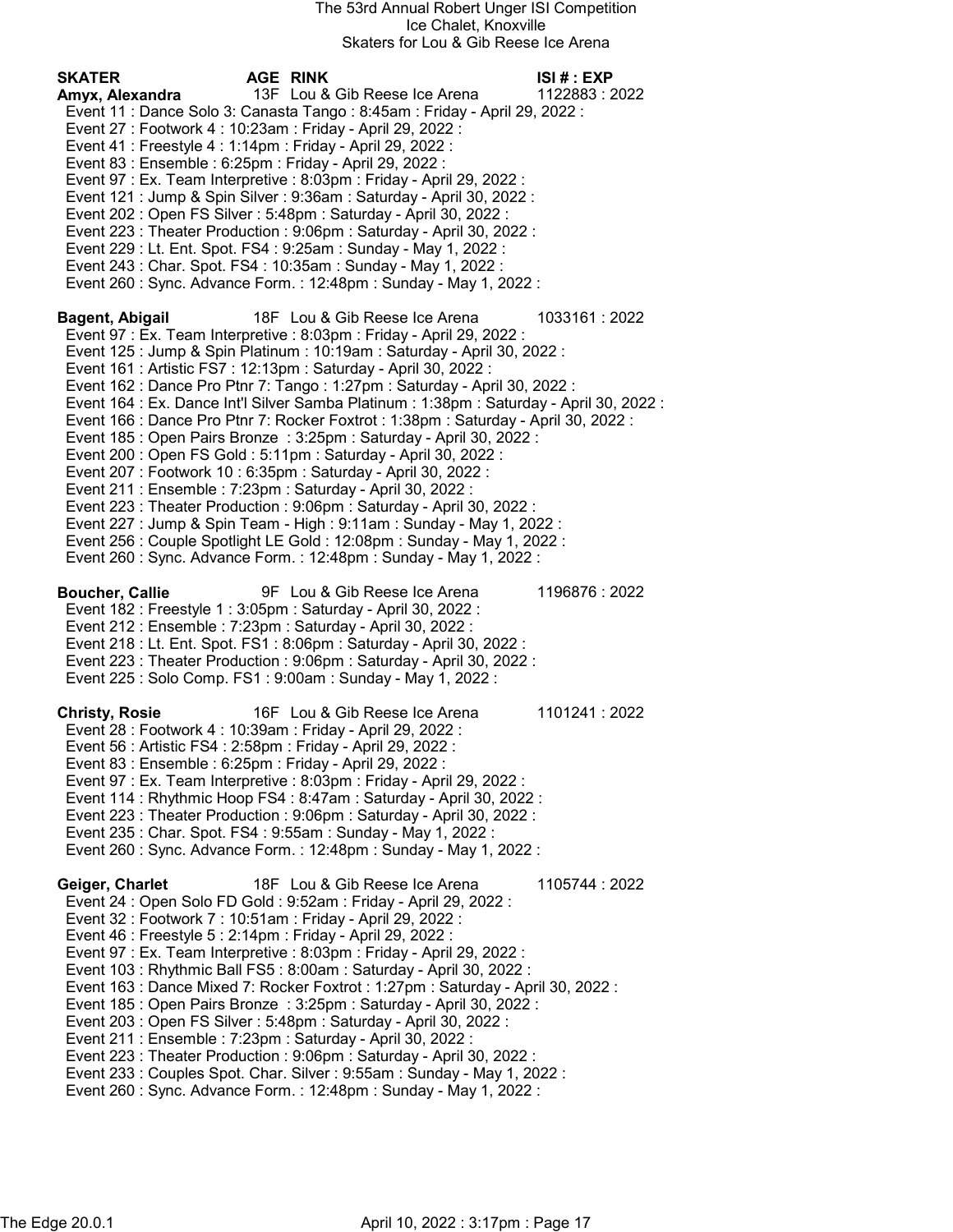SKATER AGE RINK ISI # : EXP Gowans, Alex 14F Lou & Gib Reese Ice Arena 1131907 : 2022 Event 27 : Footwork 4 : 10:23am : Friday - April 29, 2022 : Event 44 : Freestyle 4 : 1:36pm : Friday - April 29, 2022 : Event 56 : Artistic FS4 : 2:58pm : Friday - April 29, 2022 : Event 83 : Ensemble : 6:25pm : Friday - April 29, 2022 : Event 97 : Ex. Team Interpretive : 8:03pm : Friday - April 29, 2022 : Event 202 : Open FS Silver : 5:48pm : Saturday - April 30, 2022 : Event 208 : Drama Spot. FS4 : 6:59pm : Saturday - April 30, 2022 : Event 223 : Theater Production : 9:06pm : Saturday - April 30, 2022 : Event 260 : Sync. Advance Form. : 12:48pm : Sunday - May 1, 2022 : Hausman, Hannah 13F Lou & Gib Reese Ice Arena 1114963 : 2022 Event 2 : Dance Solo 4: Swing Dance : 8:00am : Friday - April 29, 2022 : Event 27 : Footwork 4 : 10:23am : Friday - April 29, 2022 : Event 41 : Freestyle 4 : 1:14pm : Friday - April 29, 2022 : Event 55 : Artistic FS4 : 2:58pm : Friday - April 29, 2022 : Event 75A : Solo Comp. FS4 : 5:07pm : Friday - April 29, 2022 : Event 83 : Ensemble : 6:25pm : Friday - April 29, 2022 : Event 97 : Ex. Team Interpretive : 8:03pm : Friday - April 29, 2022 : Event 102 : Rhythmic Ribbon FS4 : 8:00am : Saturday - April 30, 2022 : Event 202 : Open FS Silver : 5:48pm : Saturday - April 30, 2022 : Event 208 : Drama Spot. FS4 : 6:59pm : Saturday - April 30, 2022 : Event 223 : Theater Production : 9:06pm : Saturday - April 30, 2022 : Event 260 : Sync. Advance Form. : 12:48pm : Sunday - May 1, 2022 : Hausman, Isaac 8M Lou & Gib Reese Ice Arena 1138427 : 2022 Event 36 : Freestyle 2 : 11:29am : Friday - April 29, 2022 : Event 71A : Solo Comp. FS2 : 4:45pm : Friday - April 29, 2022 : Event 117 : Jump & Spin Bronze : 9:17am : Saturday - April 30, 2022 : Event 183 : Pairs 1 : 3:25pm : Saturday - April 30, 2022 : Event 193 : Open FS Bronze : 4:39pm : Saturday - April 30, 2022 : Event 212 : Ensemble : 7:23pm : Saturday - April 30, 2022 : Event 219 : Lt. Ent. Spot. FS2 : 8:06pm : Saturday - April 30, 2022 : Event 223 : Theater Production : 9:06pm : Saturday - April 30, 2022 : Event 233 : Couples Spot. Char. Silver : 9:55am : Sunday - May 1, 2022 : Event 246 : Char. Spot. FS2 : 11:18am : Sunday - May 1, 2022 : Hausman, Noah 16M Lou & Gib Reese Ice Arena 1044911 : 2022 Event 19 : Dance Solo 7: Tango : 9:24am : Friday - April 29, 2022 : Event 21 : Dance Solo 7: Rocker Foxtrot : 9:24am : Friday - April 29, 2022 : Event 48 : Freestyle 8 : 2:14pm : Friday - April 29, 2022 : Event 62 : Artistic FS8 : 3:46pm : Friday - April 29, 2022 : Event 78 : Solo Comp. FS8 : 5:18pm : Friday - April 29, 2022 : Event 97 : Ex. Team Interpretive : 8:03pm : Friday - April 29, 2022 : Event 106 : Rhythmic Ribbon FS8 : 8:00am : Saturday - April 30, 2022 : Event 125 : Jump & Spin Platinum : 10:19am : Saturday - April 30, 2022 : Event 163 : Dance Mixed 7: Rocker Foxtrot : 1:27pm : Saturday - April 30, 2022 : Event 162 : Dance Pro Ptnr 7: Tango : 1:27pm : Saturday - April 30, 2022 : Event 166 : Dance Pro Ptnr 7: Rocker Foxtrot : 1:38pm : Saturday - April 30, 2022 : Event 185 : Open Pairs Bronze : 3:25pm : Saturday - April 30, 2022 : Event 206 : Open FS Platinum Short : 6:35pm : Saturday - April 30, 2022 : Event 211 : Ensemble : 7:23pm : Saturday - April 30, 2022 : Event 223 : Theater Production : 9:06pm : Saturday - April 30, 2022 : Event 227 : Jump & Spin Team - High : 9:11am : Sunday - May 1, 2022 : Event 231 : Couples Spot. Lt. Ent. Platinum : 9:41am : Sunday - May 1, 2022 : Event 260 : Sync. Advance Form. : 12:48pm : Sunday - May 1, 2022 : Hirtzinger, Lilah 8F Lou & Gib Reese Ice Arena 1187203 : 2022 Event 116 : Jump & Spin Low : 9:02am : Saturday - April 30, 2022 : Event 137 : Stroking Beta : 10:53am : Saturday - April 30, 2022 : Event 212 : Ensemble : 7:23pm : Saturday - April 30, 2022 : Event 228 : Couples Spot. Char. Low : 9:25am : Sunday - May 1, 2022 : Event 237 : Lt. Ent. Spot. Beta : 10:15am : Sunday - May 1, 2022 :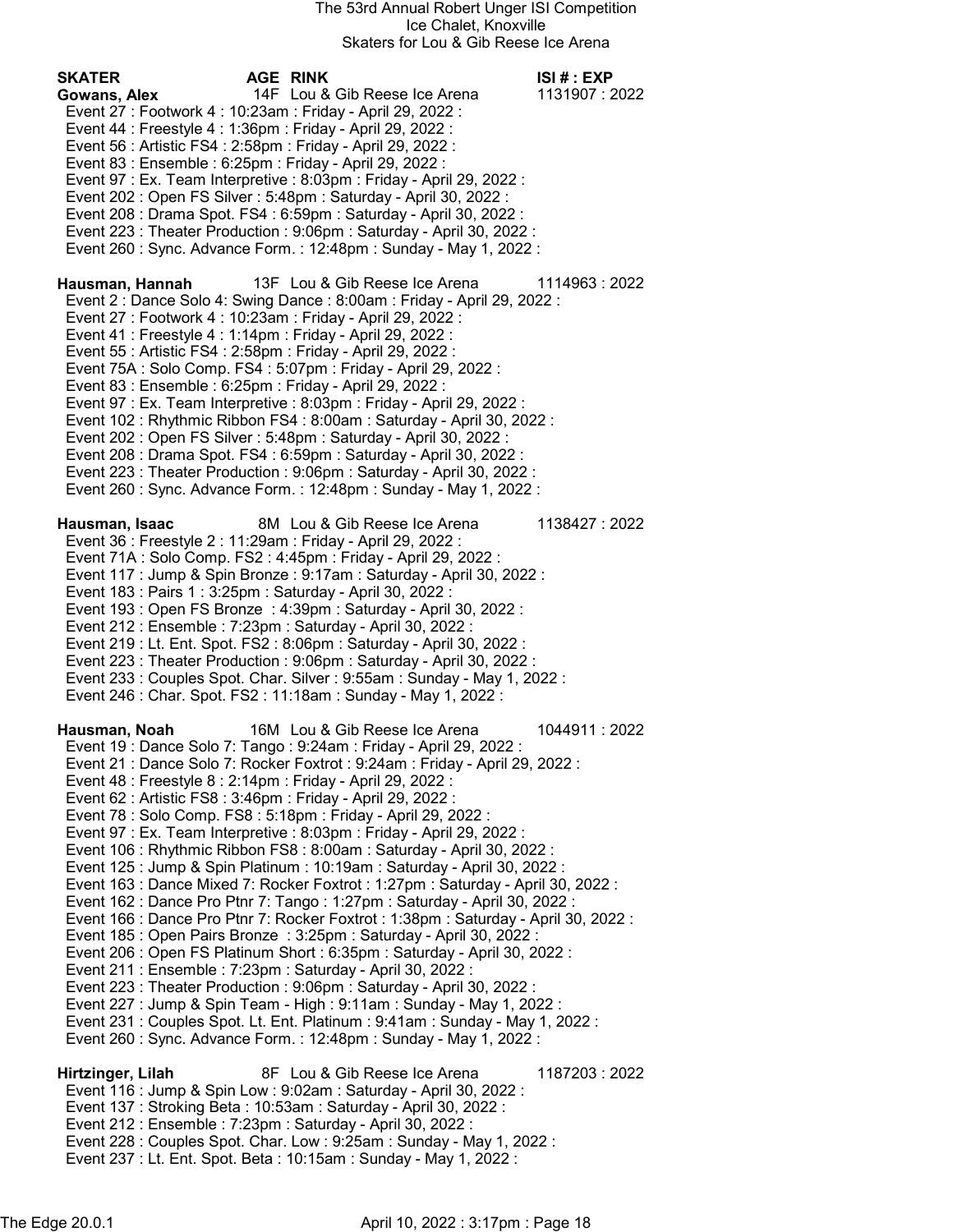SKATER AGE RINK ISI # : EXP Johnson, Austin 18M Lou & Gib Reese Ice Arena 1062151 : 2022 Event 81 : Theme Spot. FS7 : 6:01pm : Friday - April 29, 2022 : Event 85 : Lt. Ent. Spot. Gold : 6:38pm : Friday - April 29, 2022 : Event 97 : Ex. Team Interpretive : 8:03pm : Friday - April 29, 2022 : Event 104 : Rhythmic Ball FS7 : 8:00am : Saturday - April 30, 2022 : Event 185 : Open Pairs Bronze : 3:25pm : Saturday - April 30, 2022 : Event 189 : Open FS Gold : 4:14pm : Saturday - April 30, 2022 : Event 211 : Ensemble : 7:23pm : Saturday - April 30, 2022 : Event 216 : Lt. Ent. Spot. FS7 : 7:49pm : Saturday - April 30, 2022 : Event 223 : Theater Production : 9:06pm : Saturday - April 30, 2022 : Event 227 : Jump & Spin Team - High : 9:11am : Sunday - May 1, 2022 : Event 231 : Couples Spot. Lt. Ent. Platinum : 9:41am : Sunday - May 1, 2022 : Event 241 : Char. Spot. FS7 : 10:35am : Sunday - May 1, 2022 : Event 256 : Couple Spotlight LE Gold : 12:08pm : Sunday - May 1, 2022 : Event 260 : Sync. Advance Form. : 12:48pm : Sunday - May 1, 2022 : Kruise, Iylah 9F Lou & Gib Reese Ice Arena 1196836 : 2022 Event 116 : Jump & Spin Low : 9:02am : Saturday - April 30, 2022 : Event 138 : Stroking Beta : 10:53am : Saturday - April 30, 2022 : Event 212 : Ensemble : 7:23pm : Saturday - April 30, 2022 : Event 228 : Couples Spot. Char. Low : 9:25am : Sunday - May 1, 2022 : Event 249 : Char. Spot. Beta : 11:45am : Sunday - May 1, 2022 : Martin, Adalyn 11F Lou & Gib Reese Ice Arena 1152084 : 2022 Event 73A : Solo Comp. FS3 : 4:54pm : Friday - April 29, 2022 : Event 83 : Ensemble : 6:25pm : Friday - April 29, 2022 : Event 97 : Ex. Team Interpretive : 8:03pm : Friday - April 29, 2022 : Event 109 : Rhythmic Ribbon FS3 : 8:24am : Saturday - April 30, 2022 : Event 120 : Jump & Spin Silver : 9:36am : Saturday - April 30, 2022 : Event 195 : Open FS Bronze : 4:39pm : Saturday - April 30, 2022 : Event 223 : Theater Production : 9:06pm : Saturday - April 30, 2022 : Event 233 : Couples Spot. Char. Silver : 9:55am : Sunday - May 1, 2022 : Martin, Melody 9F Lou & Gib Reese Ice Arena 1152086 : 2022 Event 37 : Freestyle 2 : 11:29am : Friday - April 29, 2022 : Event 87 : Interpretive Spotlight FS2 : 6:54pm : Friday - April 29, 2022 : Event 117 : Jump & Spin Bronze : 9:17am : Saturday - April 30, 2022 : Event 183 : Pairs 1 : 3:25pm : Saturday - April 30, 2022 : Event 212 : Ensemble : 7:23pm : Saturday - April 30, 2022 : Event 223 : Theater Production : 9:06pm : Saturday - April 30, 2022 : Nash, Kaitlyn 19F Lou & Gib Reese Ice Arena 1077548 : 2022 Event 23 : Open Solo FD Platinum : 9:52am : Friday - April 29, 2022 : Event 32 : Footwork 7 : 10:51am : Friday - April 29, 2022 : Event 61 : Artistic FS6 : 3:46pm : Friday - April 29, 2022 : Event 97 : Ex. Team Interpretive : 8:03pm : Friday - April 29, 2022 : Event 187 : Open FS Gold Short : 3:41pm : Saturday - April 30, 2022 : Event 211 : Ensemble : 7:23pm : Saturday - April 30, 2022 : Event 223 : Theater Production : 9:06pm : Saturday - April 30, 2022 : Event 227 : Jump & Spin Team - High : 9:11am : Sunday - May 1, 2022 : Event 260 : Sync. Advance Form. : 12:48pm : Sunday - May 1, 2022 : Orr, Caitlyn 12F Lou & Gib Reese Ice Arena 1163183 : 2022 Event 3 : Dance Solo 4: Cha Cha : 8:00am : Friday - April 29, 2022 : Event 11 : Dance Solo 3: Canasta Tango : 8:45am : Friday - April 29, 2022 : Event 41 : Freestyle 4 : 1:14pm : Friday - April 29, 2022 : Event 75A : Solo Comp. FS4 : 5:07pm : Friday - April 29, 2022 : Event 83 : Ensemble : 6:25pm : Friday - April 29, 2022 : Event 90 : Interpretive Spotlight FS4 : 7:15pm : Friday - April 29, 2022 : Event 97 : Ex. Team Interpretive : 8:03pm : Friday - April 29, 2022 : Event 121 : Jump & Spin Silver : 9:36am : Saturday - April 30, 2022 : Event 223 : Theater Production : 9:06pm : Saturday - April 30, 2022 : Event 229 : Lt. Ent. Spot. FS4 : 9:25am : Sunday - May 1, 2022 : Event 242 : Char. Spot. FS4 : 10:35am : Sunday - May 1, 2022 :